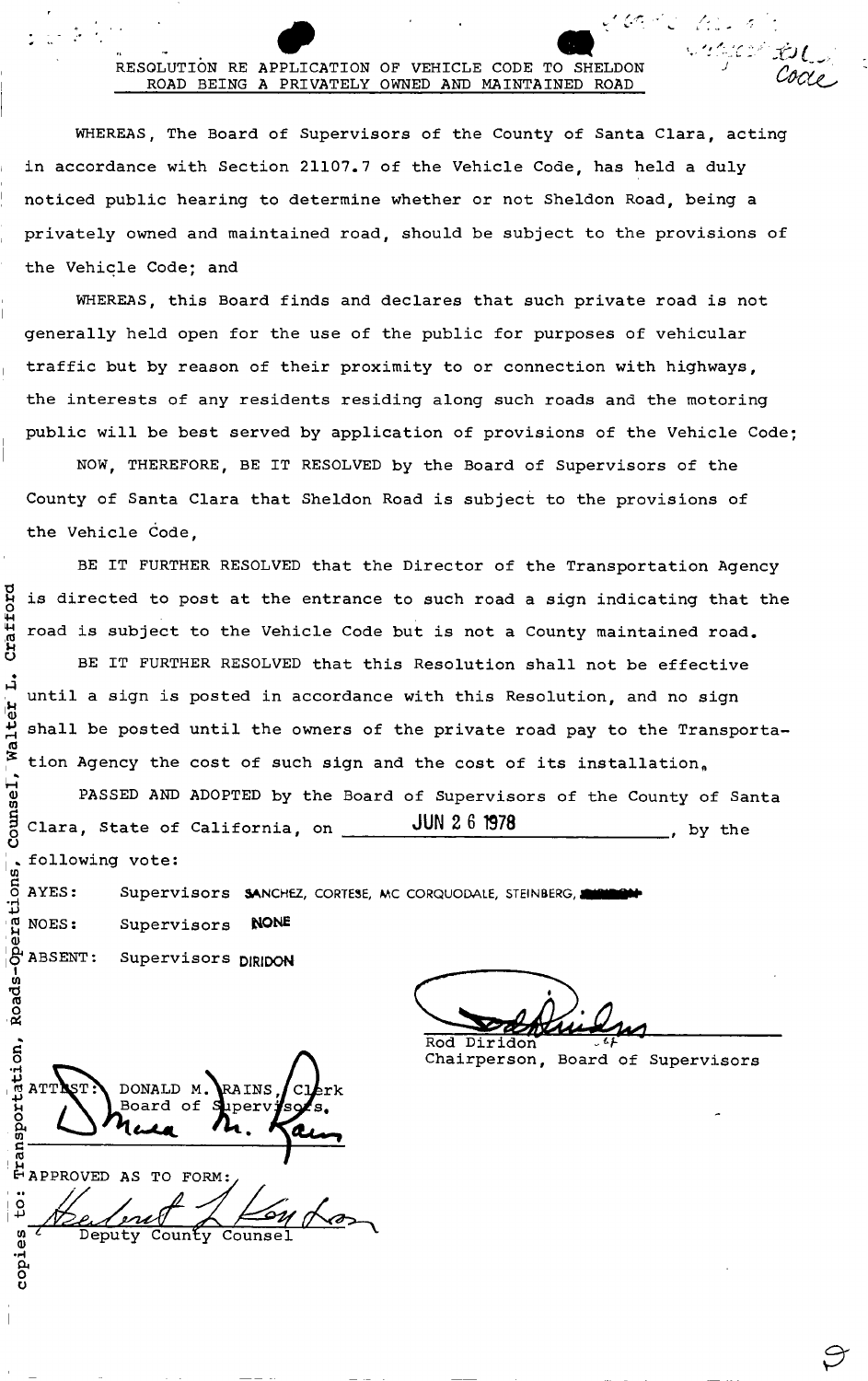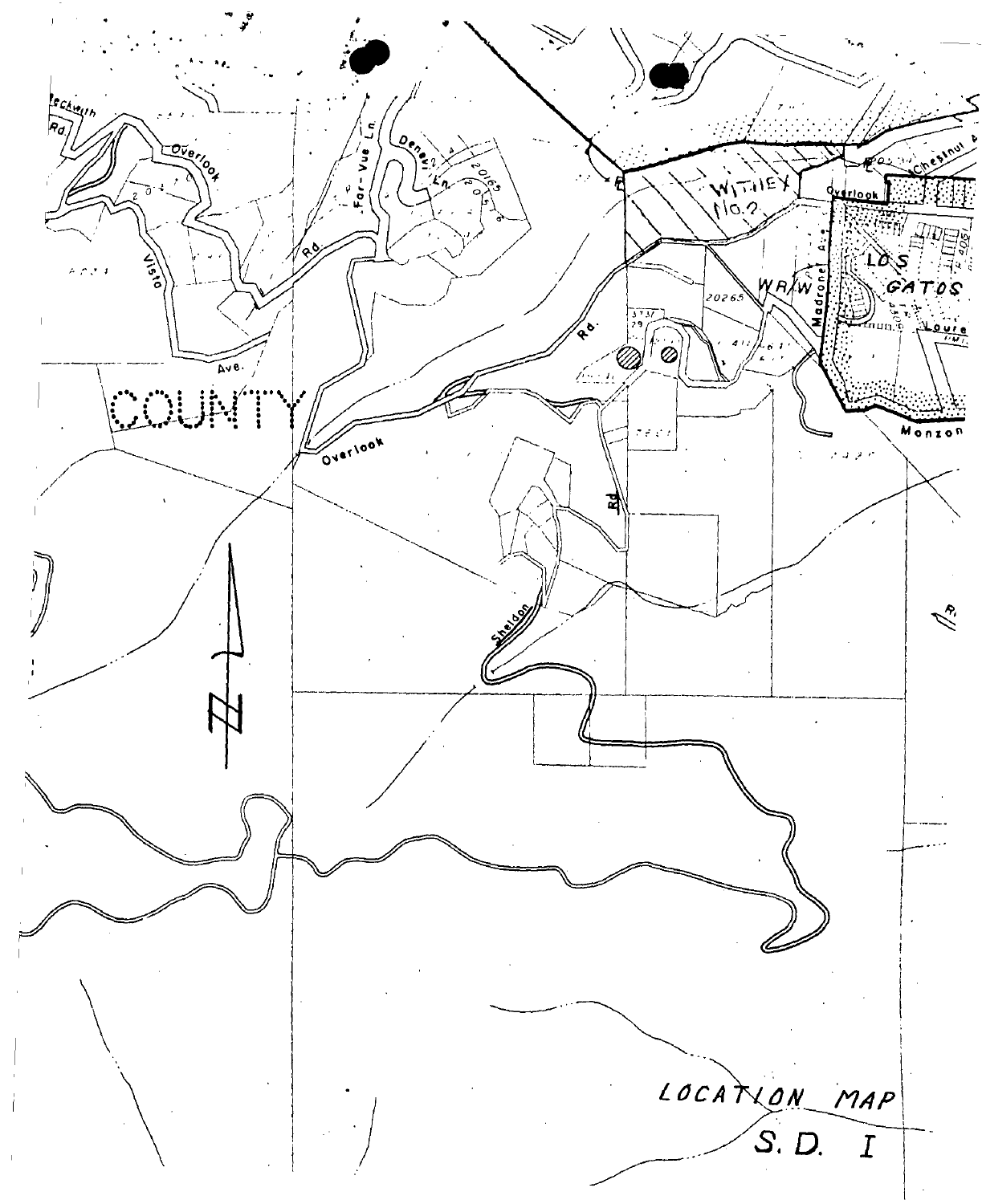# **memorandum**



Item No. 12 of 6/26/78 Agenda

**----------------------------------------------------**

The Board of Supervisors at its meeting on June 26, 1978 adopted the subject Resolution re application of vehicle code to Sheldon Road being a privately owned and maintained road.

Attached is a copy of this Resolution for your information and files.

*yq* Attachment

CCI County Counsel- Herb Keaton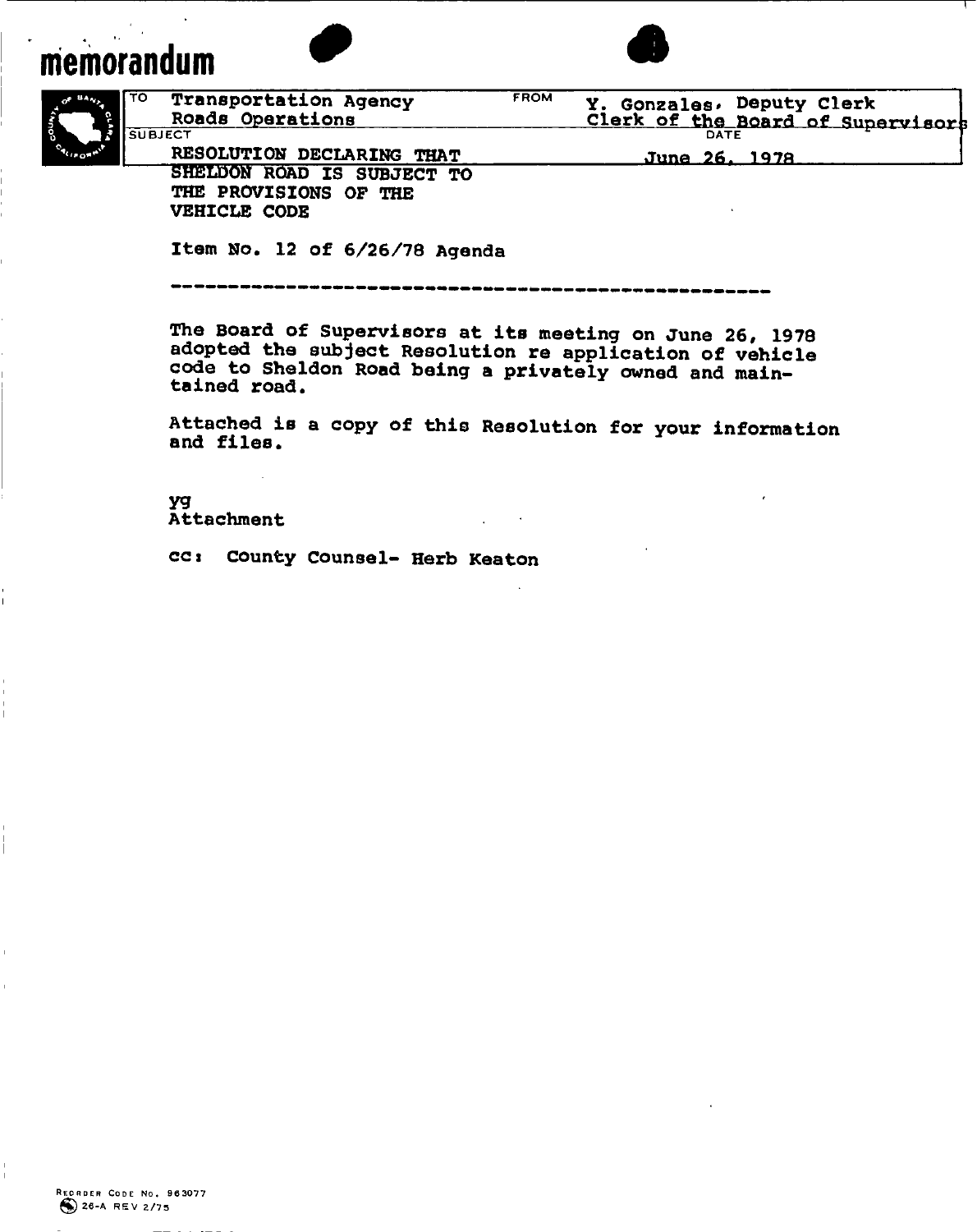**California**



TRANSMITTAL MEMORANDUM S.D. 1

Page  $l$  of  $2$ 

| Ñ<br>œ.<br>בנער<br>۰ |
|----------------------|
|                      |

DATE: June 12, 1978

FOR: BOARD OF SUPERVISORS AGENDA OF  $J$ une 26 , 19 78

FROM: SHIELDS, ROADS OPERATIONS, TRANSPORTATION AGENCY

SUBJECT: RESOLUTION DECLARING THAT SHELDON ROAD IS SUBJECT TO THE PROVISIONS OF THE VEHICLE CODE

#### Recommended Action:

Adopt a Resolution declaring Sheldon Road to be subject to the provisions of the Vehicle Code.

There will be no fiscal impact on the County. The residents will be required to reimburse the Transportation Agency for the costs of the sign and its installation.

#### .Reasons for Recommendation:

The interests *Oi* the residents residing along Sheldon Road will best be served by the application of the provisions of the Vehicle Code. The residents along Sheldon Road submitted a petition requesting such action (petition attached).

#### Background:

The residents of Sheldon Road have petitioned the Board of Supervisors to make this privately owned and maintained road subject to the provisions of the Vehicle Code.

The residents are concerned with pedestrian and vehicular safety due to the excessive vehicular speeds and other Vehicle Code violations on this roadway.

| APPROVED: DIRECTOR |          | COUNTY EXECUTIVE |
|--------------------|----------|------------------|
| AGENDA DATA:       | DATE:    | BOARD ACTION:    |
|                    | ITEM NO. |                  |
|                    |          |                  |

 $\binom{8}{3}$ 755 REV 1/7a

An Equal Opportunity Employer **JUN 26 1978**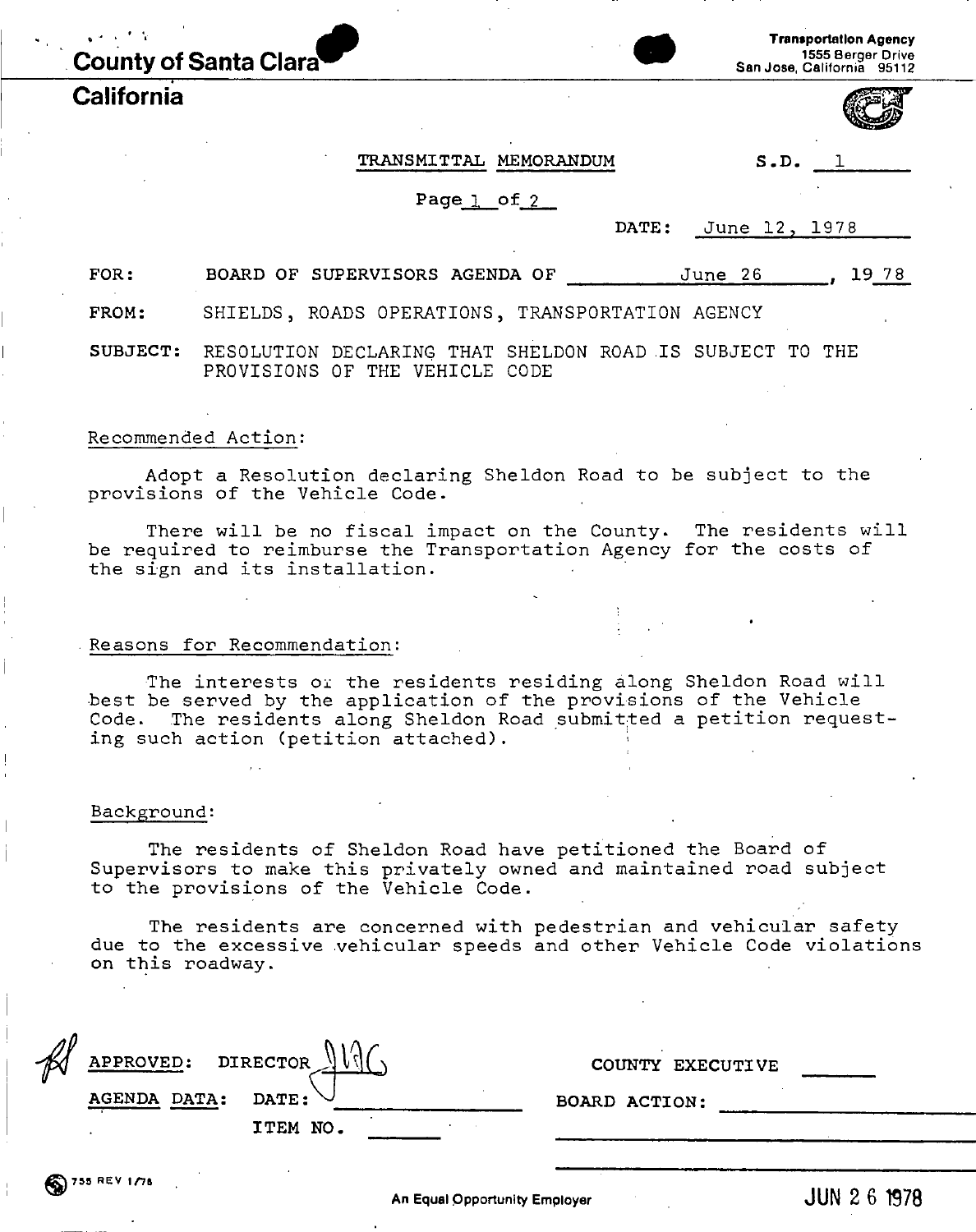#### TRANSMITTAL MEMORANDUM

#### Page<sub>2</sub> of 2

#### DATE: June 12, 1978

#### DATE OF AGENDA: June 26, 1978

TITLE: RESOLUTION DECLARING THAT SHELDON ROAD IS SUBJECT TO THE PROVISIONS OF THE VEHICLE CODE

#### Consequences of Negative Action:

The status of this road will remain as is and there will be no means by which enforcement can alleviate vehicle and pedestrian safety problems.

#### Steps Following Approval:

A sign will be erected at the entrance to the affected road.

RMS:hn

~'077 **Rev 2.111**

,<br>,<br>, , , , , , , ,

Attachments: Resolution Location Map Petition

*cc:* I Walter L. Crafford, <sup>16830</sup> Sheldon Road, Los Gatos, Ca. <sup>95030</sup> Herbert L. Keaton, Deputy County Counsel '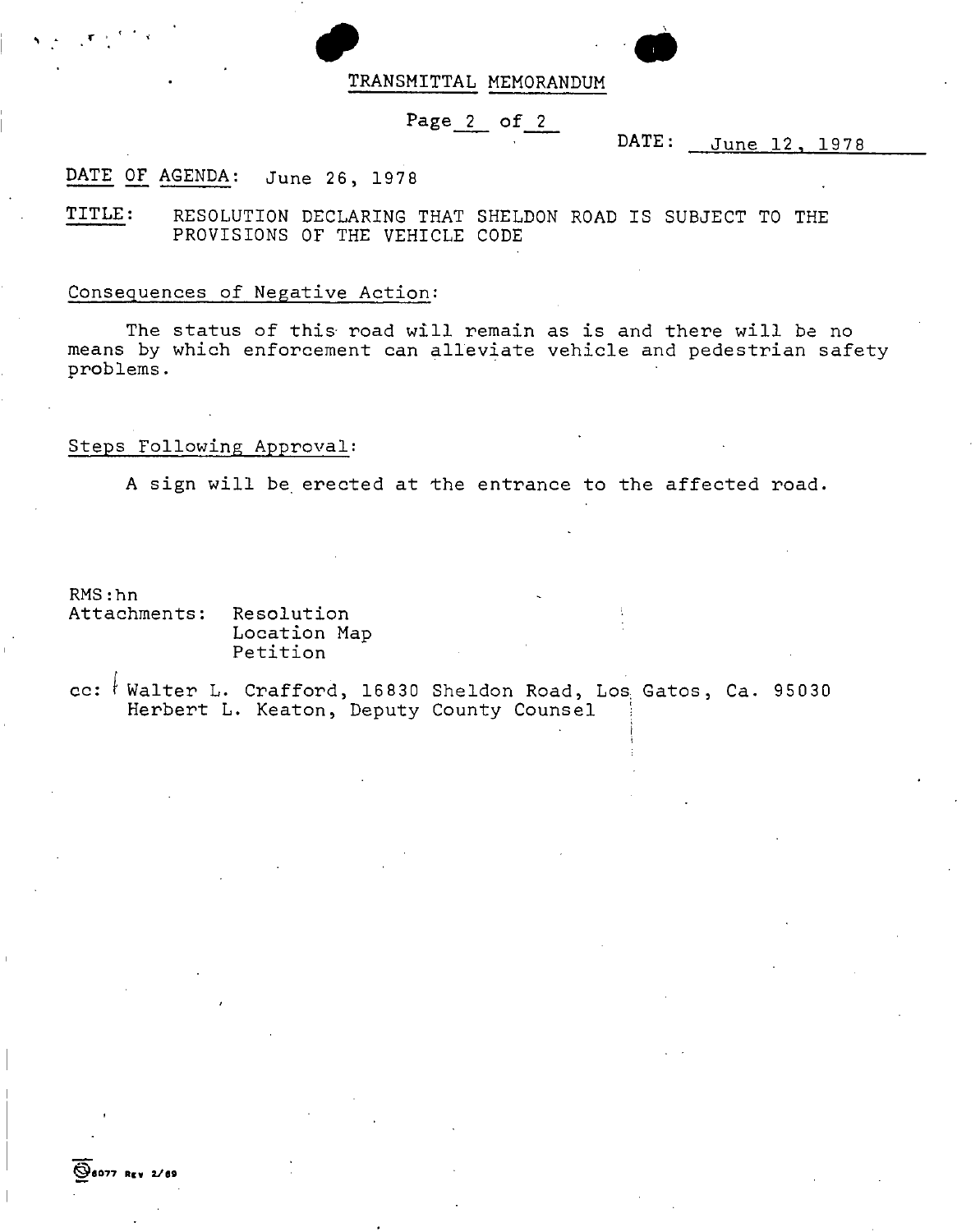

- To: Supervisor Sig Sanchez Board of Supervisors 70 West Hedding, East Wing San Jose, Ca. 95110
- Walter L. Crafford, Pres. Sheldon Road Improvement Assoc. 16830 Sheldon Road Los Gatos, Ca. 95030 From:

Subject:Official Designation of Sheldon Road as a Private Road

Sheldon Road is a  $%$  mile (approximately) dead-end road off of Overlook Road about 2 mile's west of central Los Gatos. It terminates at one of the boundaries of the Mid-Pennisula Regional Park and is completely maintained by the owners of property using the road.

Sheldon Road is narrow (12 to 15 feet) and not capable of carrying much traffic beyond that caused by its residents and their visitors. Almost all of the residents are happy with its narrowness and we slow our speed to accommodate the traffic.

Until recently we were able to control non-resident use of the road by posting signs (unofficial). Now we are experiencing non-resident traffic and parking on the road that threatens vehicle safety and fire protection. At times the road has been nearly blocked by parked cars. Fire trucks and large vehicles would not have been able to pass. Obviously our unofficial signs are being ignored.

A concerned owner-resident, Mike Zocchetti, learned that we could secure help through the Board of Supervisors by having Sheldon Road "officially" designated a private road. Official signs would then be posted. The attached petition is to request<br>this action. Please note that the petitioners are all resident-Please note that the petitioners are all residentowners of property on Sheldon. It represents all but one of the resident-owners and 3 of the non-resident owners.\*\* No one who was contacted expressed opposition to the petition.

Your cooperation and assistance in securing official designation and posting for Sheldon Road is deeply appreciated by its residents.

'.'

L,

Sincerely, *z:vrttl-M¢-6·W~* **Walter L. Craffpro** 

\*\* Of a total of 13 property owners, 9 have signed the petition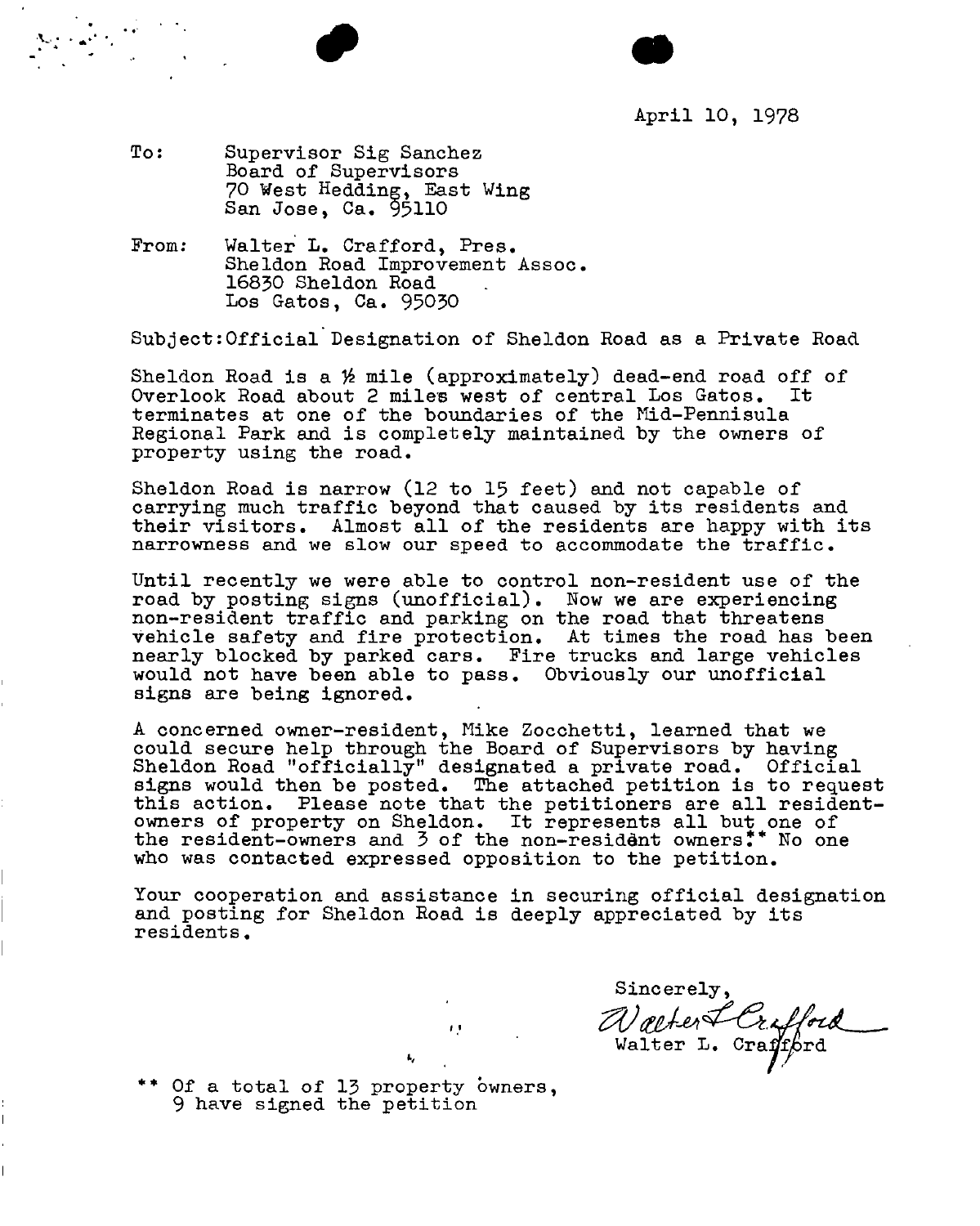

 $\ddot{\cdot}$ 

 $\overline{\phantom{a}}$ 

 $\ddot{\phantom{a}}$ 

 $\ddot{\cdot}$  $\ddot{\cdot}$  $\ddot{\phantom{1}}$ 

 $\overline{\mathcal{O}}$  $\tilde{\mathbf{c}}$  $\mathbf{\hat{c}}$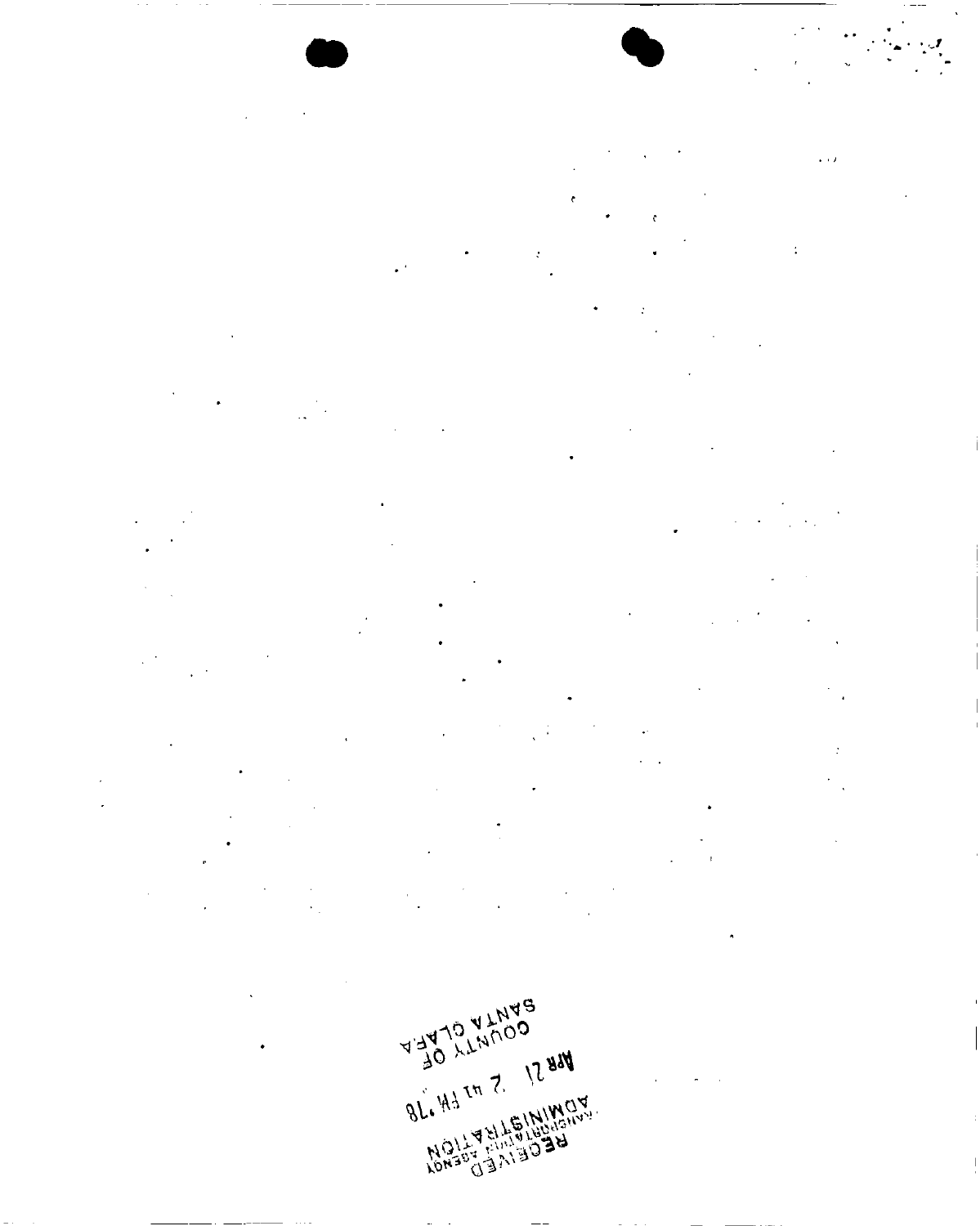#### TION TO THE BOARD OF SUPER CORS  $P<sub>F</sub>$ OF SANTA CLARA COUNTY

RESOLVE: We would like to officically designate Sheldon Rd. ---- A private road and subject to the provisions of the necesary code.

**DEIED 5206637** 16891 Sheldon Rd.  $\alpha$ cke **PARCEL NUMBER 510-36-006** 16930 Sheldon Rd. 16920 Sheldon Rd. 11*DI PIN* 16920 Sheldon Rd. ansiai 16865 Sheldon Rd. 16885 Sheldon Rd. 16885 Sheldon Rd. 16904 Sheldon Rd. ر کرند 16830 Sheldon Rd. 0.1. A 16716 Sheldon Rd. 16716 Sheldon Rd.  $167)$ 2 sheldon  $Rd$ . 16712 Sheldon Rd.<br>16830 Sheldon Rd.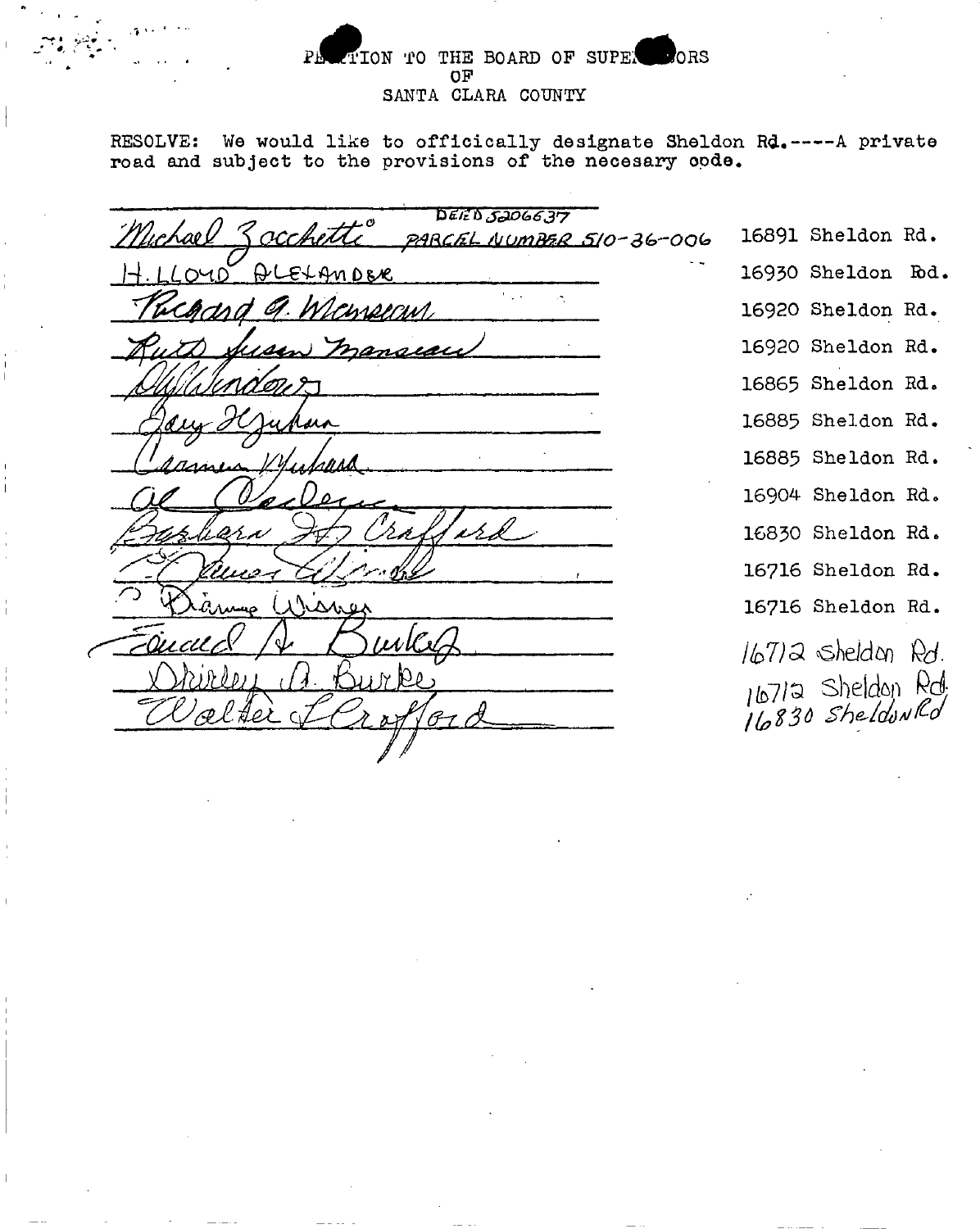#### RESOLUTION RE PLICATION OF VEHICLE CODE SUNNYSIDE ROAD BEING A PRIVATELY OWNED AND MAINTAL ED ROAD ROAD BEING & PRIVATELY OWNED AND MAINTAWED ROAD *subjection* Respectively

 $\langle \beta \rangle$ 

*~Il~* WHEREAS, the Board of Supervisors of the County of Santa Clara, act in accordance with Section 21107.7 of the Vehicle Code, has held a duly noticed public hearing to determine whether or not Sunnyside Road, being a privately owned and maintained road, should be subject to the provisions of the Vehicle Code; and

WHEREAS, this Board finds and declares that such private road is not generally held open for the use of the public for purposes of vehicular traffic but by reason of their proximity to or connection with highways, the interests of any residents residing along such roads and the motoring public will be best served by application of provisions of the Vehicle Code;

NOW, THEREFORE, BE IT RESOLVED by the Board of Supervisors of the County of Santa Clara that Sunnyside Road is subject to the provisions of the Vehicle Code,

BE IT FURTHER RESOLVED that the Director of the Transportation Agency is directed to post at the entrance to such road a sign indicating that the road is subject to the Vehicle Code but is not a County maintained road.

BE IT FURTHER RESOLVED that this Resolution shall not be effective until a sign is posted in accordance with this Resolution, and no sign shall be posted until the owners of the private road pay to the Transportation Agency the cost of such sign and the cost of its installation.

Clara, State of California, on  $\overline{APR}$  10.1978 , by the following vote: PASSED AND ADOPTED by the Board of Supervisors of the County of Santa

AYES: Supervisors SANCHEZ, CORTESE, MC CORQUODALE, STEINBERG, DIRIDON

NOES: Supervisors NONE ABSENT: Supervisors NONE

 $\frac{1}{2}$  $\frac{1}{\pi}$  ridon  $\frac{1}{\pi}$ 

Chairperson, Board of Supervisors

**ATTEST:** DONALD M. RAINA Clerk Board  $Sup\mathbf{dr}$ sors

APPROVED AS TO FORM:

Deputy



---- ~--- •

- -<br>---<br>|+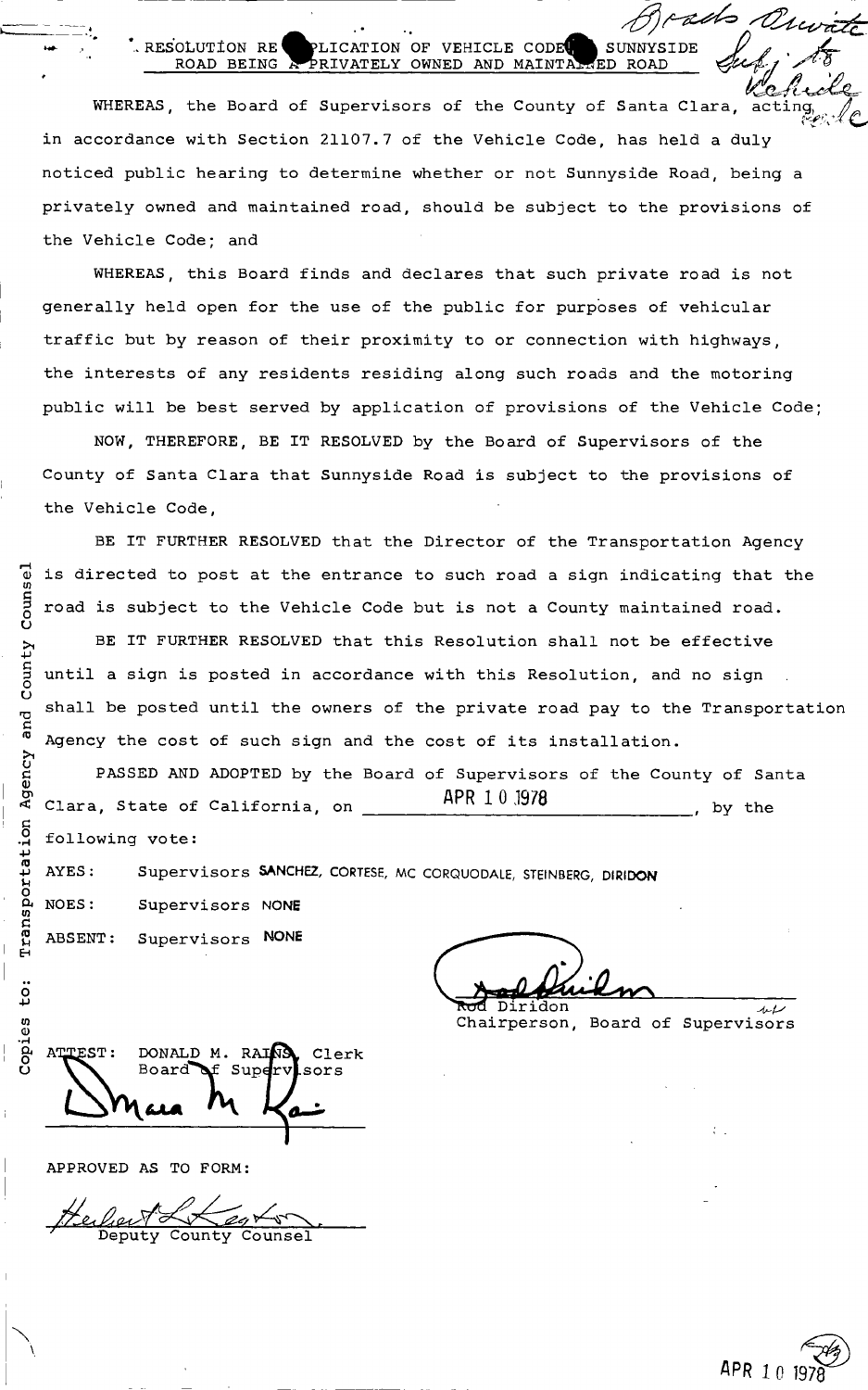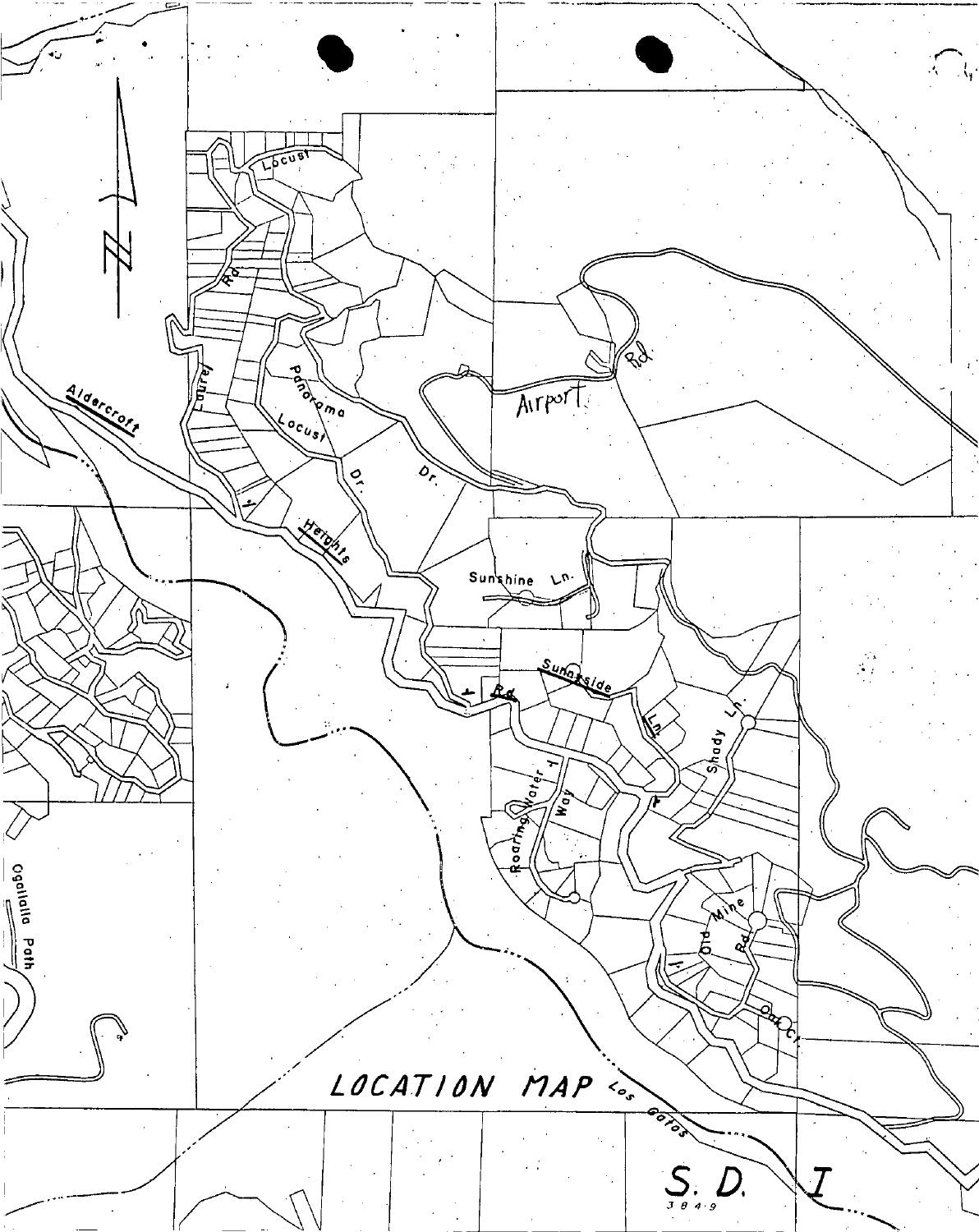|            | <b>County of Santa Clart</b>                                                                        | <b>TRANSMITTED FOR AGENDA OF</b> | <b>Hansportanon Myency</b><br>1555 Berger Drive<br>San Jose, California 95112 |
|------------|-----------------------------------------------------------------------------------------------------|----------------------------------|-------------------------------------------------------------------------------|
| California |                                                                                                     | APR 10                           | <b>B</b> R                                                                    |
|            |                                                                                                     | <b>COUNTY EXECUTIVE OFFICE</b>   |                                                                               |
|            |                                                                                                     | TRANSMITTAL MEMORANDUM           | S.D.                                                                          |
|            |                                                                                                     | Page $1$ of $2$                  |                                                                               |
|            |                                                                                                     | DATE:                            | March 29, 1978                                                                |
| FOR:       | BOARD OF SUPERVISORS AGENDA OF                                                                      |                                  | 1978<br>April 10                                                              |
| FROM:      | SHIELDS, ROADS OPERATIONS, TRANSPORTATION AGENCY                                                    |                                  |                                                                               |
| SUBJECT:   | RESOLUTION DECLARING THAT SUNNYSIDE ROAD IS SUBJECT TO THE<br>PROVISIONS OF THE VEHICLE CODE        |                                  |                                                                               |
|            | Recommended Action:                                                                                 |                                  |                                                                               |
|            | Adopt a Resolution declaring Sunnyside Road to be subject to the<br>provisions of the Vehicle Code. |                                  |                                                                               |

There will be no fiscal impact on the County. The residents will be required to reimburse the Transportation Agency for the costs of. the sign and its installation.

#### Reasons for Recommendation:

The interests of the residents residing along Sunnyside Road will best be served by the application of the provisions of the Vehicle Code. Further, the residents along Sunnyside Road submitted a petition requesting such action (petition attached).

#### Background:

The residents of Sunnyside Road have petitioned the Board of Supervisors to make this privately owned and maintained road subject to the provisions of the Vehicle Code.

The residents are concerned with pedestrian and vehicular safety due to the excessive vehicular speeds and other violations on this roadway.

|   | APPROVED: DIRECTOR $\mathbb{C}/\mathbb{S}$ |          |                                      | COUNTY EXECUTIVE |                        |  |  |  |
|---|--------------------------------------------|----------|--------------------------------------|------------------|------------------------|--|--|--|
| ∿ | DATA:<br>AGENDA                            | DATE:    |                                      | BOARD ACTION:    |                        |  |  |  |
|   |                                            | ITEM NO. |                                      |                  |                        |  |  |  |
|   |                                            |          |                                      |                  |                        |  |  |  |
|   | $\binom{2}{3}$ 755 REV 1/78                |          | <b>An Equal Opportunity Employer</b> |                  | 7922<br>APR 10<br>J978 |  |  |  |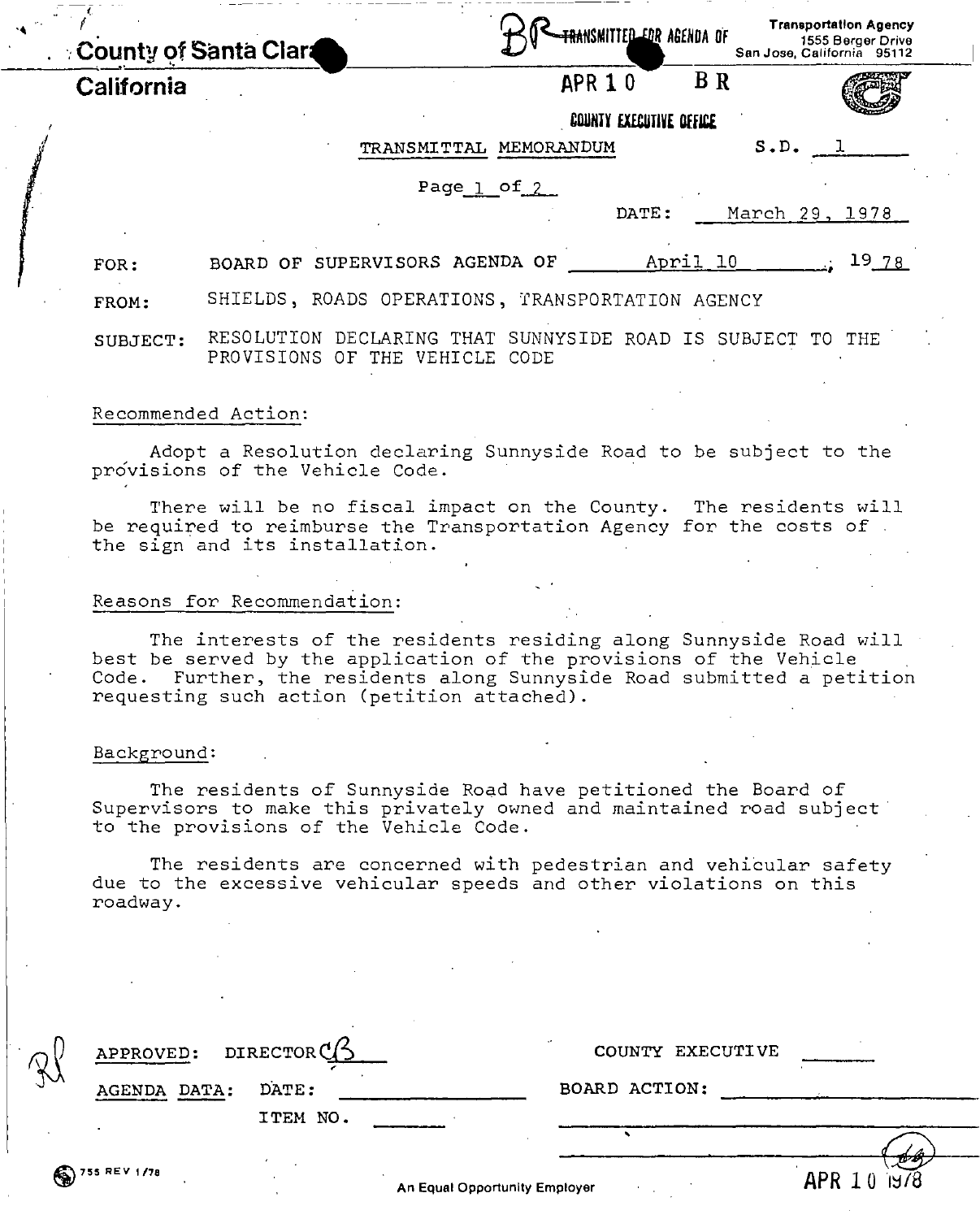

#### Page 2 of 2

#### DATE: March 29, 1978

#### DATE OF AGENDA: April 10, 1978

TITLE: RESOLUTION DECLARING THAT SUNNYSIDE ROAD IS SUBJECT TO THE PROVISIONS OF THE VEHICLE CODE

#### Conseguences of Negative Action:

The status of this road will remain as is and there will be no means by which enforcement can alleviate the hazard to other vehicular and pedestrian safety.

#### Steps Following Approval:

A sign will be erected at the entrance to the affected road.

RMS:hn

Attachments: Resolution Location Map Petition

cc: Mrs. Jackie Coffin, 21398 Sunnyside Road, Los Gatos, Ca. 95030 Herbert L. Keaton, Deputy County Counsel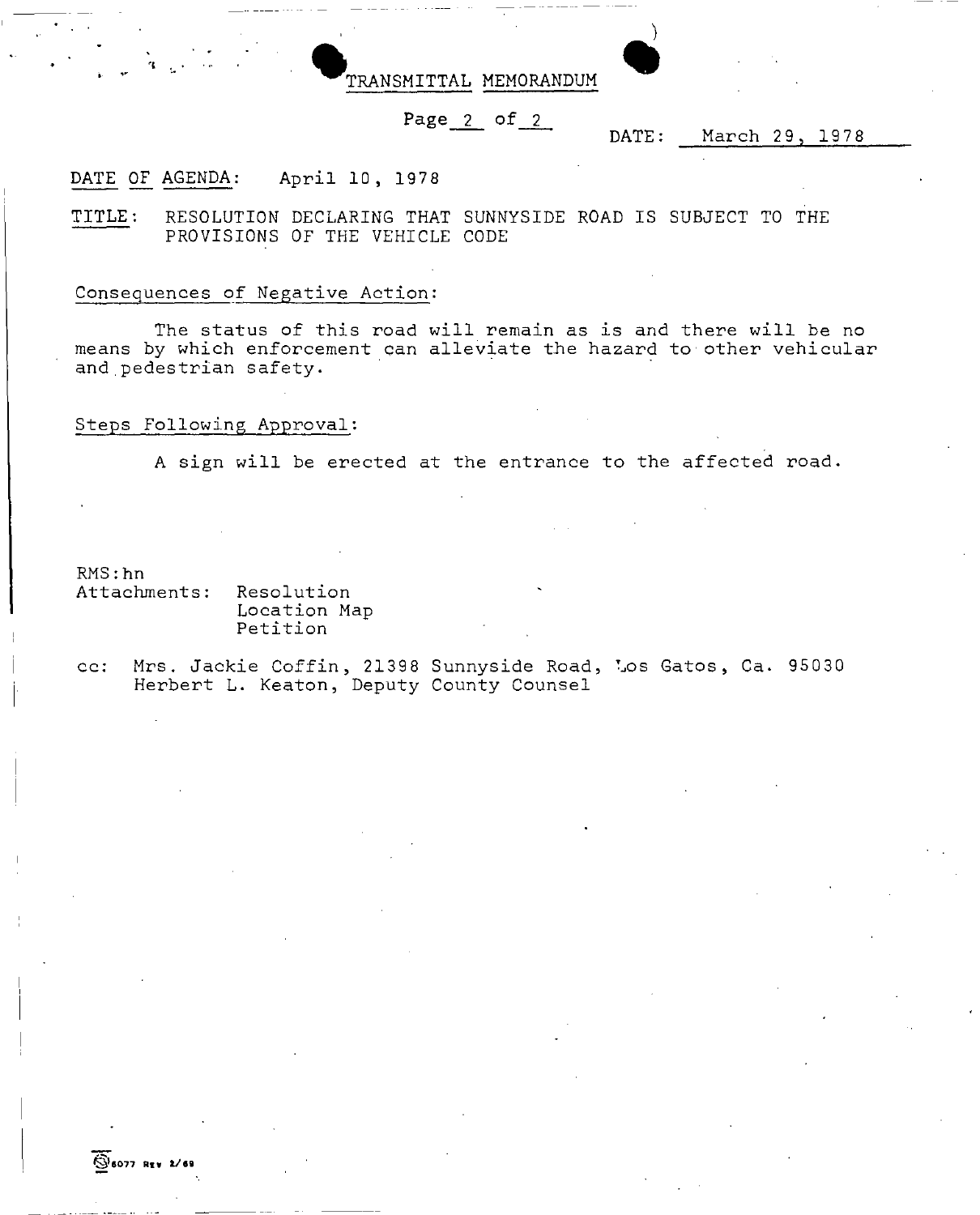#### RESOLUTION RE APPING TION OF VEHICLE CODE TO RANCHO DRIVE, CRESTVJEW COURT, WEED PATCH EL DORIC COURT, BEING PRIVATIL COWNED AND MATADOR DRIVE, SOLIS TO WATADOR DRIVE, SOLIS<br>LANE, CAMPISI COURT, AND , , MAINTAINED ROADS ¥[{C *,f~ ~-*

J./' *(fd ,/J V~;!-~~-i:.* WHEREAS, the Board of Supervisors of the County of Santa Clara, acting  $\qquad \, \big/$  $\mathscr{C}$  C = E (  $\heartsuit$  $\omega$  in accordance with Section 21107.7 of the Vehicle Code, has held a duly noticed public hearing to determine whether or not El Matador Drive, Solis Rancho Drive, Crestview Court, weed Patch Lane, Campisi Court, and El Doric Court, being privately owned and maintained roads, should be subject to the provisions of the Vehicle Code; and

WHEREAS, this Board finds and declares that such private roads are not generally held open for the use of the public for purposes of vehicular traffic but by reason of their proximity to or connection with highways, the interests of any residents residing along such roads and the motoring public will be best served by application of provisions of the Vehicle Code;

NOW, THEREFORE, BE IT RESOLVED by the Board of Supervisors of the ~ County of Santa Clara that El Matador Drive, Solis Rancho Drive, Crestview Court, Weed Patch Lane, Campisi Court, and El Doric Court are subject to the provisions of the Vehicle Code,

BE IT FURTHER RESOLVED that the Director of the Transportation Agency is directed to post at the entrances to such roads a sign indicating that the road is subject to the Vehicle Code but is not a County maintained road.

BE IT FURTHER RESOLVED that this Resolution shall not be effective until signs are posted in accordance with this Resolution, and no signs  $\overline{e}$  shall be posted until the owners of the private roads pay to the Transportation Agency the cost of such signs and the cost of their installation.

PASSED AND ADOPTED by the Board of Supervisors of the County of Santa  $\epsilon_{\rm g}$  Clara, State of California, on  $-$  FEB 2 7 1978  $-$  , by the following

Supervisors SANCHEZ, CORTESE, MC CORQUODALE, STEINBERG, DIRIDON

NOES: ABSENT: Supervisors **NONE**

Supervisors NONE Grand Land

Chairperson, Board of Supervisors

*M~~A;* ffi~

 $ATT$  $ET:$  DONALD  $M<sub>c</sub>$  RAINS  $/C$  erk Board of  $t_{\rm{th}}$   $h_{\rm{th}}$   $k_{\rm{th}}$ 

APPROVED AS TO FORM:

# endet 2000.

 $\overline{ }$ 

--", *I' "*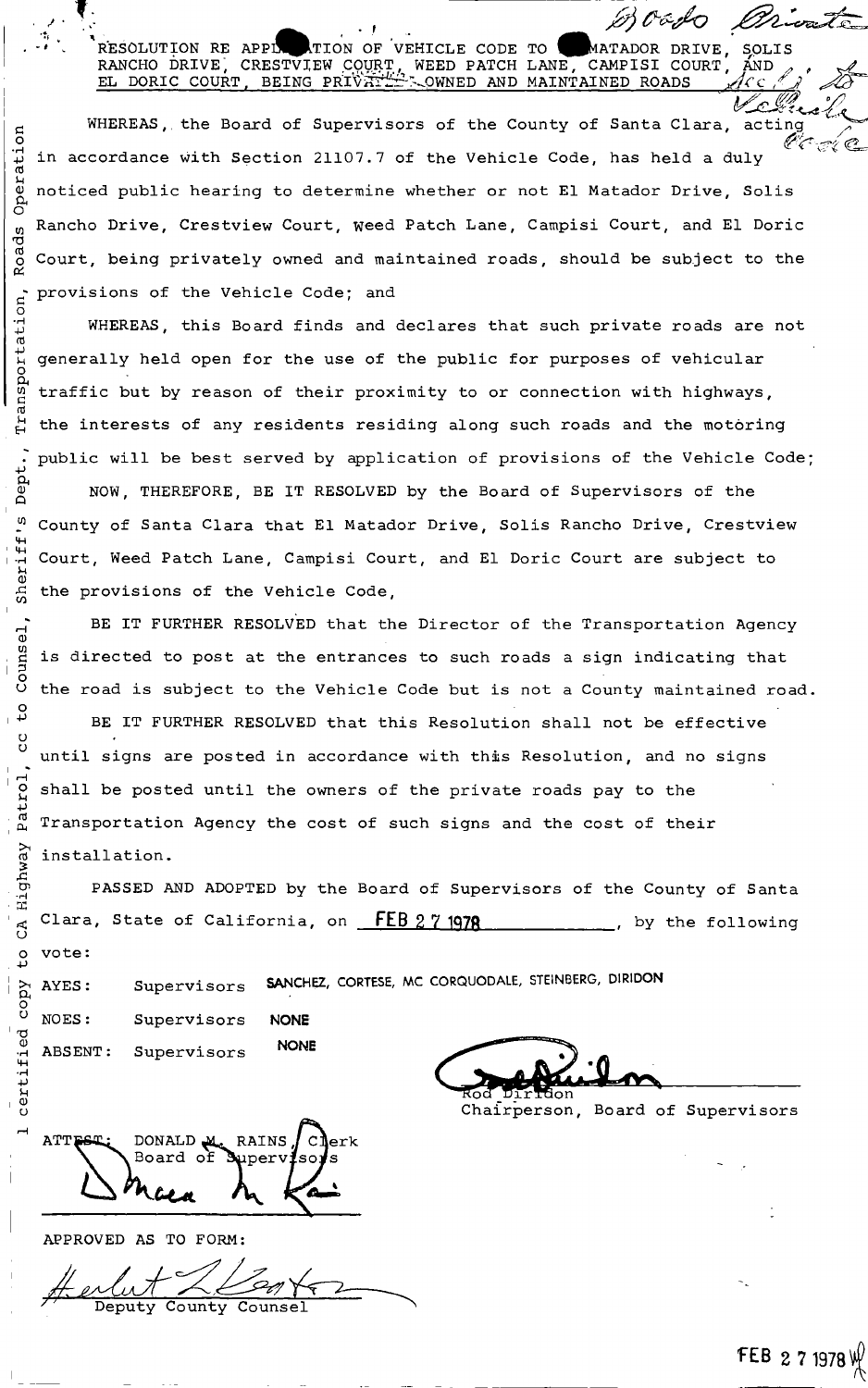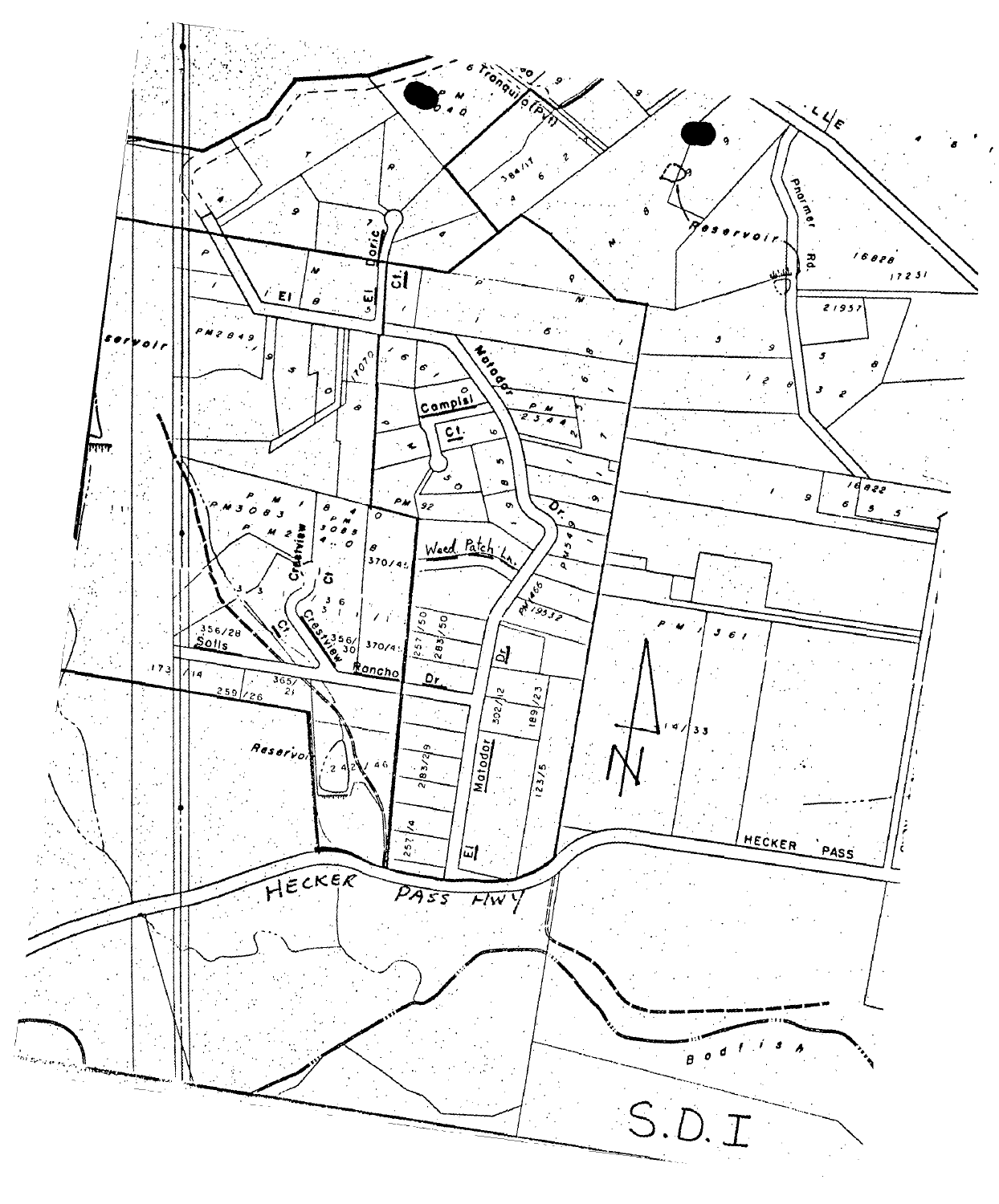•

California Highway Pætrol P. O. Box 337 Gilroy, California 95020

Attention: Captain Boswell

Subject: Resolution declaring that El Matador Drive, Solis Rancho Drive, Crestview Court, Weed Patch Lane, Campisi Court and El Doric Courtare subject to provisions &f the Vehicle Code

Dear Captain Boswell:

The Board of Supervisors at its regularly scheduled meeting adopted the above subject Resolution. Attached please find a certified copy of this Resolution for your records.

Very truly yours,

BOARD OF SUPERVISORS Donald M. Rains, Clerk

By: Deputy clerk

DMR:yg Enclosure cc: Sheriff's Department County Counsel Transportation Agency, Roads Operation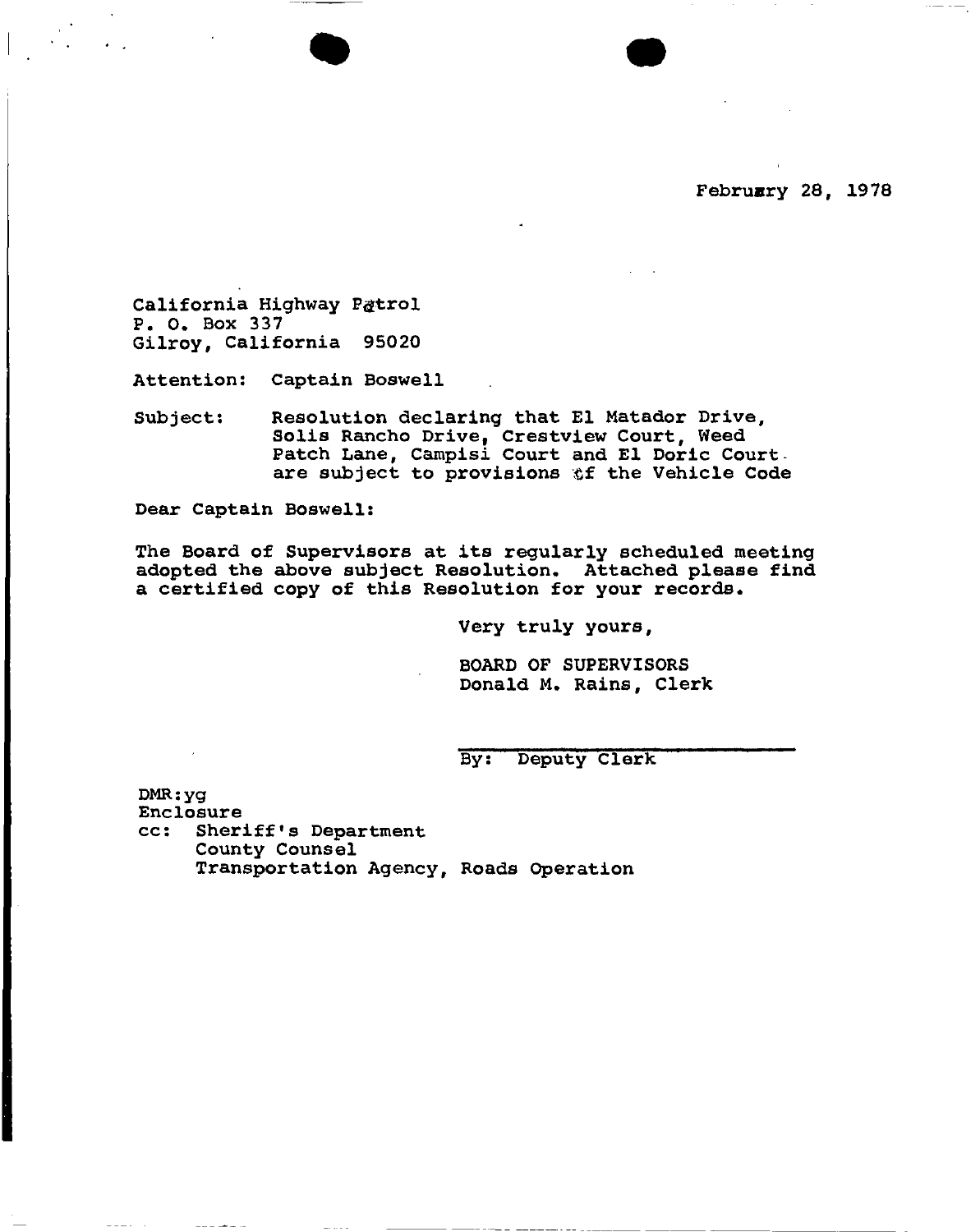, ',~,C~hnty**of**,Santa **Cla\_**

### **California**

#### **Transportation Agency** 1555 Berger Drive San Jose, California 95112

#### TRANSMITTAL MEMORANDUM S.D.

## Page 1 of 2

DATE: February 15, 1978

FOR: BOARD OF SUPERVISORS AGENDA OF February 27 , 19 78

FROM: SHIELDS, ROADS OPERATIONS, TRANSPORTATION AGENCY

SUBJECT: RESOLUTION DECLARING THAT EL MATADOR· DRIVE, SOLIS RANCHO DRIVE, CRESTVIEW COURT, WEED PATCH LANE, CAMPISI COURT AND EL DORIC COURT ARE SUBJECT TO THE .PROVISIONS OF THE VEHICLE CODE

#### Recommended Action:

Adopt a Resolution declaring El Matador Drive, Solis Rancho Drive, Crestview Court, Weed Patch Lane, Campisi Court and El Doric Court to be subject to the provisions of the Vehicle Code.

#### Reasons for Recommendation:

The interests of the residents residing along the six roads named above will best be served by application of the provisions of the Vehicle Code. Further, the residents along these roads submitted a petition requesting such action (petition attached).

#### Background:

The residents of El Matador Drive, Solis Rancho Drive, Crestview Court, Weed Patch Lane, Campisi Court and El Doric Court have petitioned the Board of Supervisors to make these six privately owned and maintained roads subject to the provisions of the Vehicle Code.

The residents are concerned with pedestrian and vehicular safety due to the excessive vehicular speeds and other violations on the roadways.

#### Conseguences of Negative Action:

The status of these roads will remain as is and there will be no means by which enforcement can alleviate the hazard to other vehicular and pedestrian safety.

| $\sqrt{2}n$<br>$\overline{a}$ |                  |
|-------------------------------|------------------|
| APPROVED: DIRECTOR            | COUNTY EXECUTIVE |
| AGENDA DATA:<br><b>DATE:</b>  | BOARD ACTION:    |
| ITEM NO.                      |                  |
|                               |                  |

An Equal Opportunity Employer

FEB  $9.71978$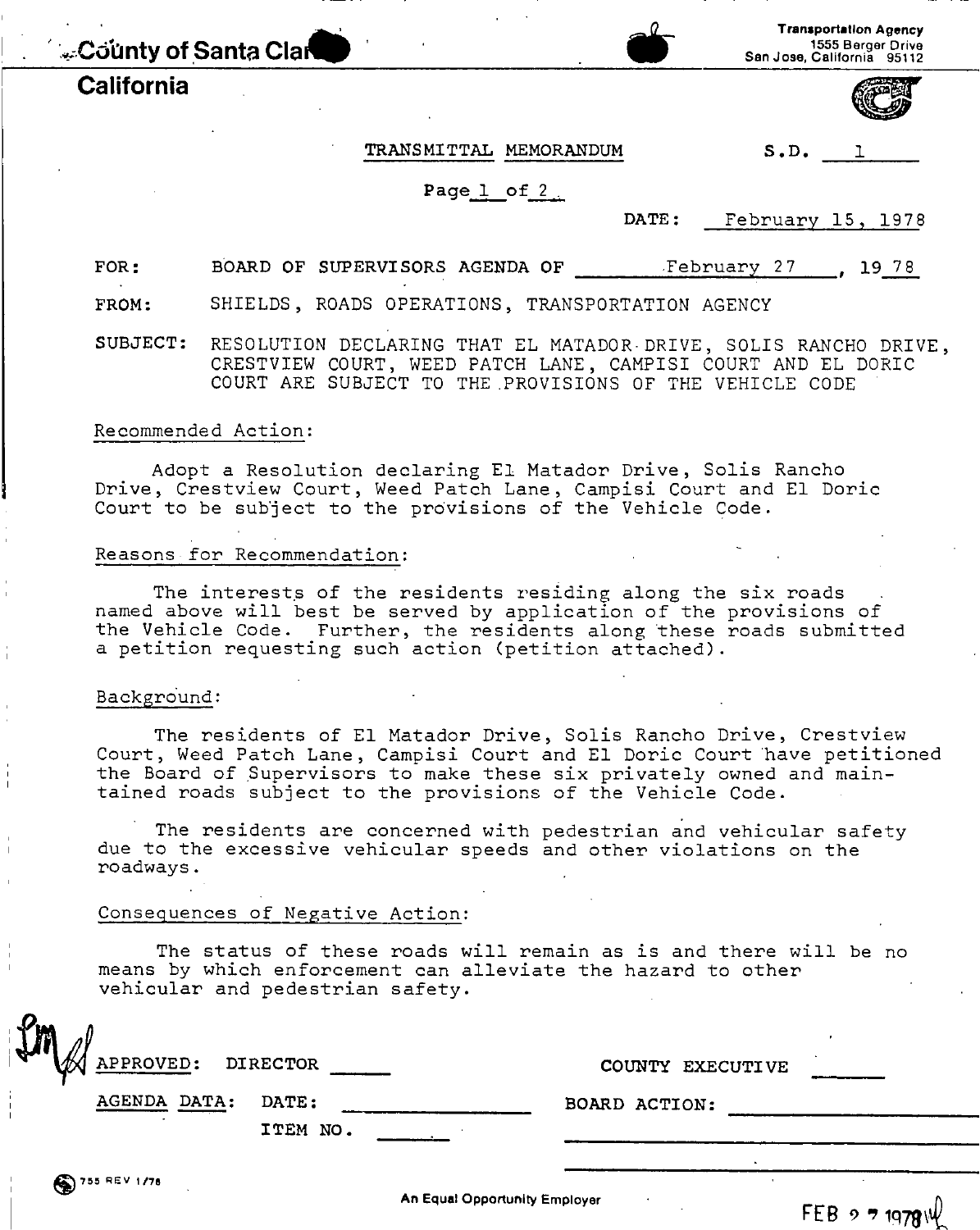

### Page $_2$  of  $_2$

### DATE: February 15, 1978

• . <sup>i</sup>

### DATE OF AGENDA: DATE OF AGENDA: February 27, 1978<br>TITLE: RESOLUTION DECLARING THAT 1

RESOLUTION DECLARING THAT EL MATADOR DRIVE, SOLIS RANCHO DRIVE, CRESTVIEW COURT, WEED PATCH LANE, CAMPISI COURT AND EL DORIC COURT ARE SUBJECT TO THE PROVISIONS OF THE VEHICLE CODE

#### Fiscal Impact:

 $\mathbf{I}$ 

 $\epsilon$  .

**>-.:**

~.

None. The residents will be required to reimburse the Transportation Agency for the costs of the signs and their installation.

#### Steps Following Approval:

Signs will be erected at the entrances to the affected roads.

RMS:hn

Attachments: Resolution Location Map Petitions

cc: George E. Clausen, P. O. Box 1745, Gilroy, California 95020 Herbert Keaton, Deputy County Counsel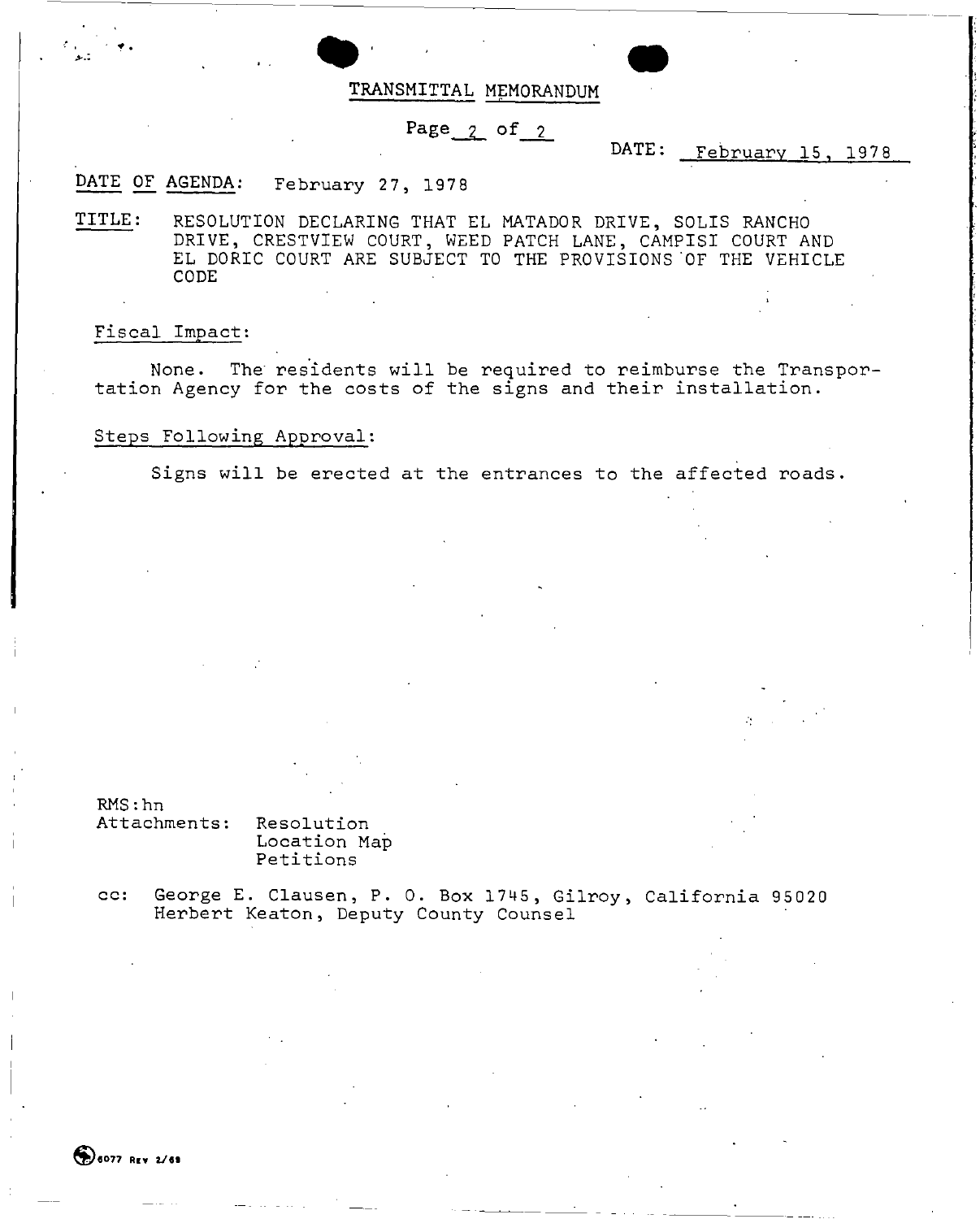G GEOR EORGE E. CLAUSEN p, 0, BOX 1745 GILROY, CALIFORNIA 95020 •

~..~ . "'~"

*~hS&i~il~~-o').~'*

 $\mathcal{L}_{\mathcal{L}}$  ,  $\mathcal{L}_{\mathcal{L}}$  ,  $\mathcal{L}_{\mathcal{L}}$  ,  $\mathcal{L}_{\mathcal{L}}$ **<sup>E</sup>':"**~<.~'\o.r ~-. ;. **'\$'**

t I

L,..

**£ :"**

----~------------------------------------ -

January 3, 1978

..

*i*

Mr. Sig Sanchez Board of Supervisors County of Santa Clara 70 West Hedding San Jose, California

Dear Sig:

Enclosed is a copy of a memorandum from James T. Pott requesting the petition that Weed Patch Lane, Campisi Court and El Doric Court be included under jurisdiction of the California Vehicle Code.

I am sending this correspcndence to you since Mr. Pott has recently resigned and ask that you forward it to the proper authorities.

Enclosed are copies of the following for background information:

- 1. The original letter to you and accompanying list of names.
- 2. The 'memo from James Pott.
- 3. A new list of homeowners on El Doric Court and Campisi Court. Those homes on Weed Patch had signed the original request on July 27.
- 4. A copy of your referral to the Transportation Agency dated September 7, 1977.

We have over 95% of the homeowners in this area signed requesting that these roadways be covered by police enforcement.

We would appreciate your forwarding this to the proper authority in the Transportation Agency.

Kindest regards

Sincerely,

 $\int_{\mathbb{R}^{n}}$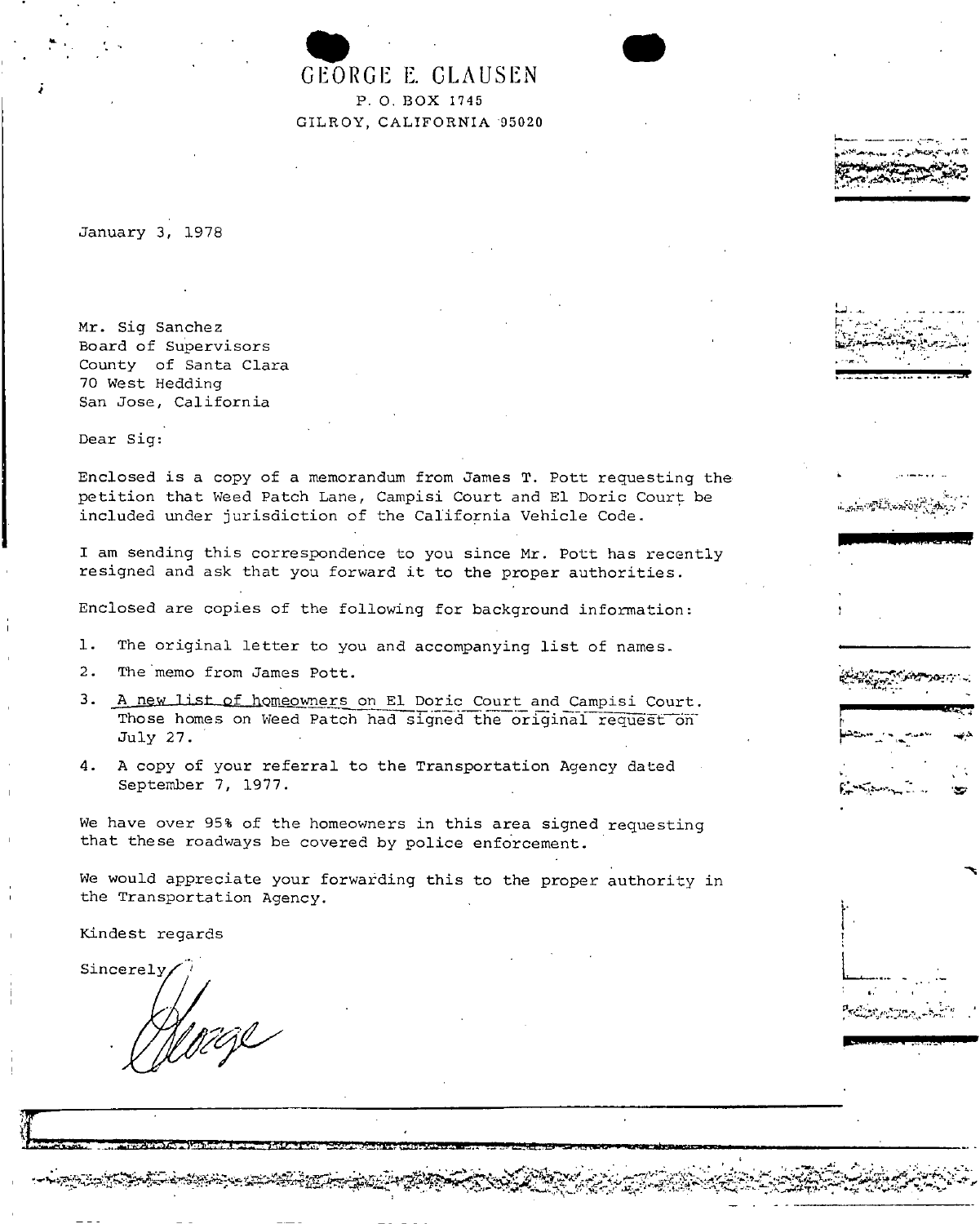THE UNDERSIGNED) WHOSE PROPERTY AFFRONTS THE PRIVATE ROAD KNOWN AS EL DORIC COURT AND CAMPISI COURT) PRIVATE ROADS WHICH INTERSECT EL MATADOR DRIVE, REQUEST THAT THE ABOVE NAMED COURTS) AS WELL AS EL MATADOR DRIVE) BE SUBJECT TO THE TERMS OF THE CALIFORNIA VEHICLE CODE.

**ADDRESS** PHONE. **NAME** 1535 Canpen Co -784 the face Canali Co  $847.4515$  $457.5$ ama 847-4525<br>El 1. 5497 Goov E.P  $\mathcal{L}^{\pm}$  $842 - 549$ **..•. ,**  $842 - 9718$ 8850 DERIC .~'i!~ **E\** 80"\" ~ **Qt**  $842 - 0549$ 9005 Cl Ponic CT  $842 - 5091$ .<br>EZÉ  $700s$  $\mathcal{L}_{\ell}$   $\sum_{i=1}^{n}$   $\mathcal{L}_{\ell}$   $\ell$   $\ell$   $\ell$   $\ell$  $842 - 527$ *(DL()* 71 *,-trL~ C;r*  $842 - 5718$ 

December 23, 1977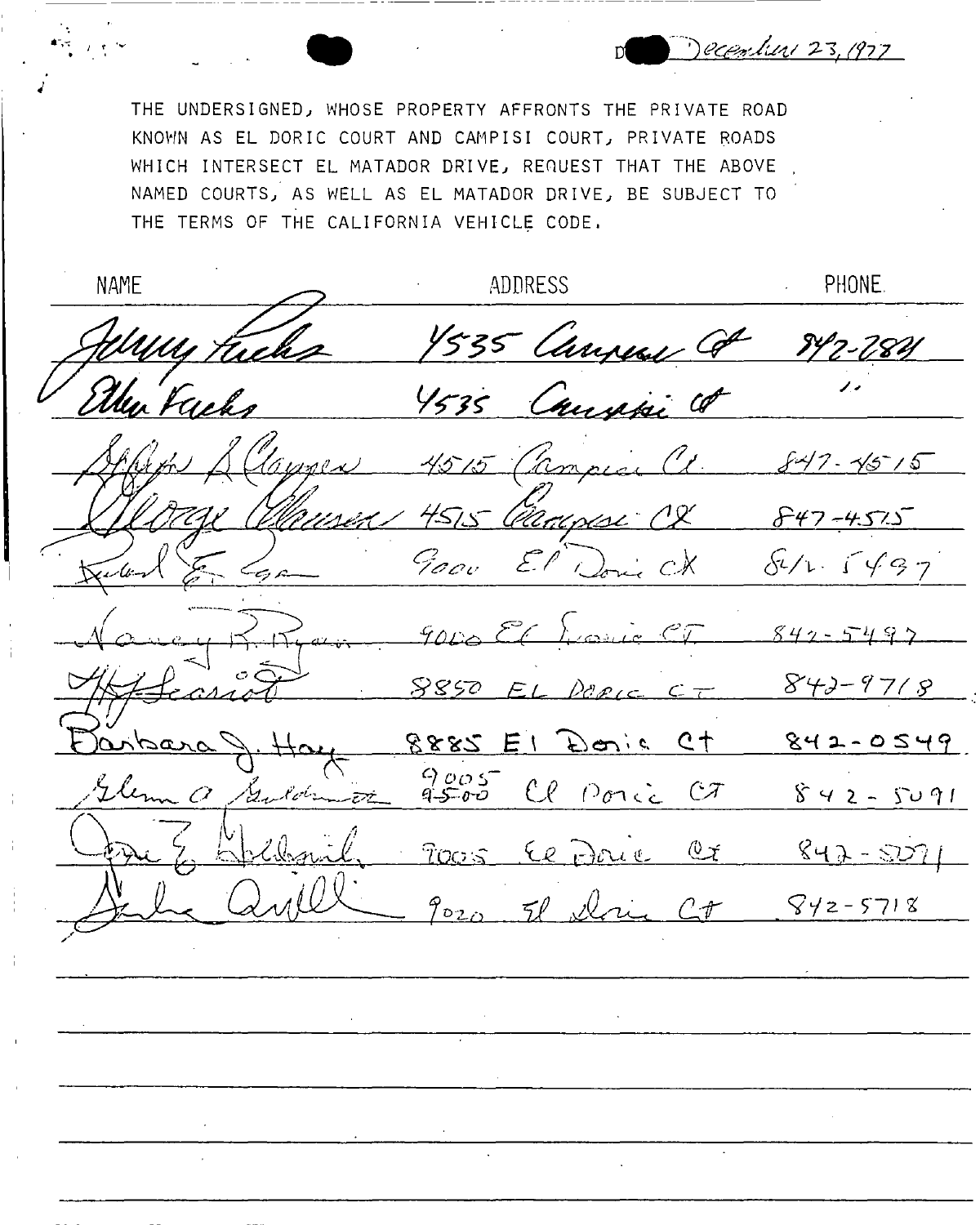# **,memorandum**

,.

Lecunel up 4/7/78

-- \_.\_----\_.\_------ -----~-------

|           | ι το<br>Transportation Agency |  |  | FROM |                                    | Clerk, Board of Supervisors |      |               |  |
|-----------|-------------------------------|--|--|------|------------------------------------|-----------------------------|------|---------------|--|
| SECTION N | <b>N</b> SUBJECT              |  |  |      | REFERRAL FROM BOARD OF SUPERVISORS |                             | DATE | $9 - 15 - 77$ |  |

Board of Supervisors meeting: September 12, 1977

Agenda Item No. 2

Description: **Request from George E. Clausen that El Matador** Drive', **Solis Rancho Drive and crestview Court be subject** to the terms' **of** the 'california **Vehicle Code. '**

Board of Supervisors Action: ,**Referred for report. See communication attached.**

rept. a/27/78

Rollo Parsons mile chesh.

ATTEST: DONALD M. RAINS Clerk of the Board By: B. Lear

 $\bigcirc$  3548 **9/17/78**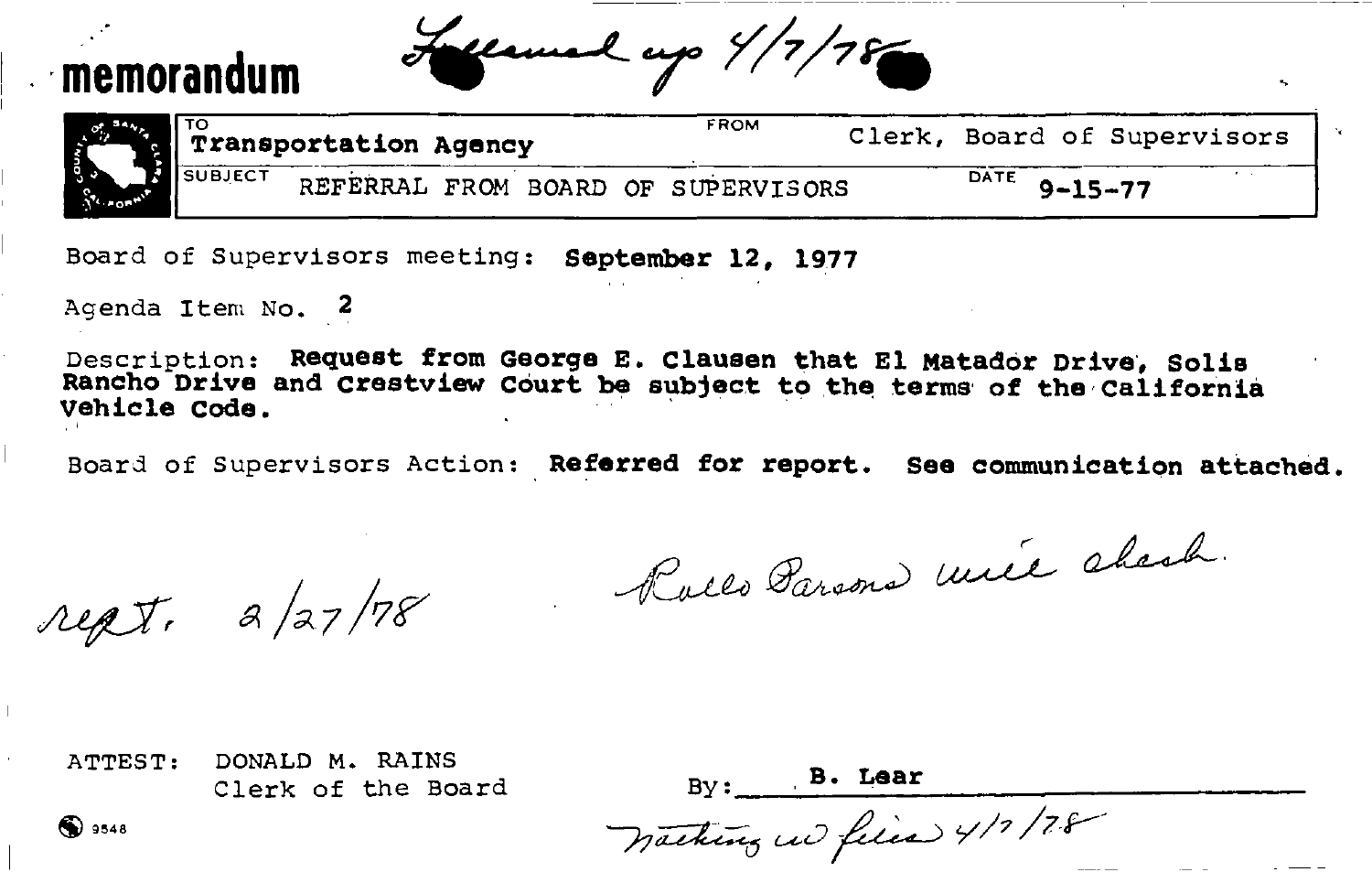| BOARD OF SUPINVISORS<br>COUNTY OF SANTA CLARA<br>ROOM 524 / COUNTY ADMINISTRATION BUILDING<br>70 WEST HEDDING ST. / SAN JOSE, CALIFORNIA 95110 / 299-2323<br>September 7, 1977                                                                                                        |
|---------------------------------------------------------------------------------------------------------------------------------------------------------------------------------------------------------------------------------------------------------------------------------------|
| George E. Clausen<br>'P O. Box 1745<br>Gilroy, California 95020                                                                                                                                                                                                                       |
| YOUR COMMUNICATION REGARDING request that El Matador Drive, Solis Rancho Drive, and $\perp$<br>Crestview Court be under jurisdiction of California<br>Vehicle Code<br>September 12, 1977 - Agenda Item No. M-2<br>WAS PLACED ON THE BOARD'S AGENDA FOR (Meeting begins at 10:00 A.M.) |
| September 22, 1977<br>YOUR COMMUNICATION WAS<br>DEFERRED TO THE BOARD MEETING OF                                                                                                                                                                                                      |
| <b>EXI REFERRED TO</b><br>Transportation Agency                                                                                                                                                                                                                                       |
| FOR STUDY AND RECOMMENDATION.                                                                                                                                                                                                                                                         |
|                                                                                                                                                                                                                                                                                       |
| $\Box$ OTHER                                                                                                                                                                                                                                                                          |
| REMARKS:                                                                                                                                                                                                                                                                              |
|                                                                                                                                                                                                                                                                                       |
|                                                                                                                                                                                                                                                                                       |
| IT WAS THE DECISION OF THE BOARD ON $9/12/77$ THAT THE<br>BE:                                                                                                                                                                                                                         |
| $\Box$ Filed for public record $\Box$ Granted $\Box$ Denied $\Box$ Adopted $\Box$ Other                                                                                                                                                                                               |
| $\Box$ REFERRED FOR APPROPRIATE ACTION TO:                                                                                                                                                                                                                                            |
| REMARKS. At Board of Supervisors meeting on September 12, 1977 they referred                                                                                                                                                                                                          |
| to Transportation Agency for report, the request from George E. Clausen                                                                                                                                                                                                               |
| that El Matador Drive, Solis Rancho Drive and Crestview Court be sub-                                                                                                                                                                                                                 |
| ject to the terms of the California Vehicle Code.                                                                                                                                                                                                                                     |
|                                                                                                                                                                                                                                                                                       |
| Donald M. Rains<br>CLERK/BOARD OF SUPERVISORS<br>$\pi$ ipici<br><b>DISPOSITION LETTER</b>                                                                                                                                                                                             |

H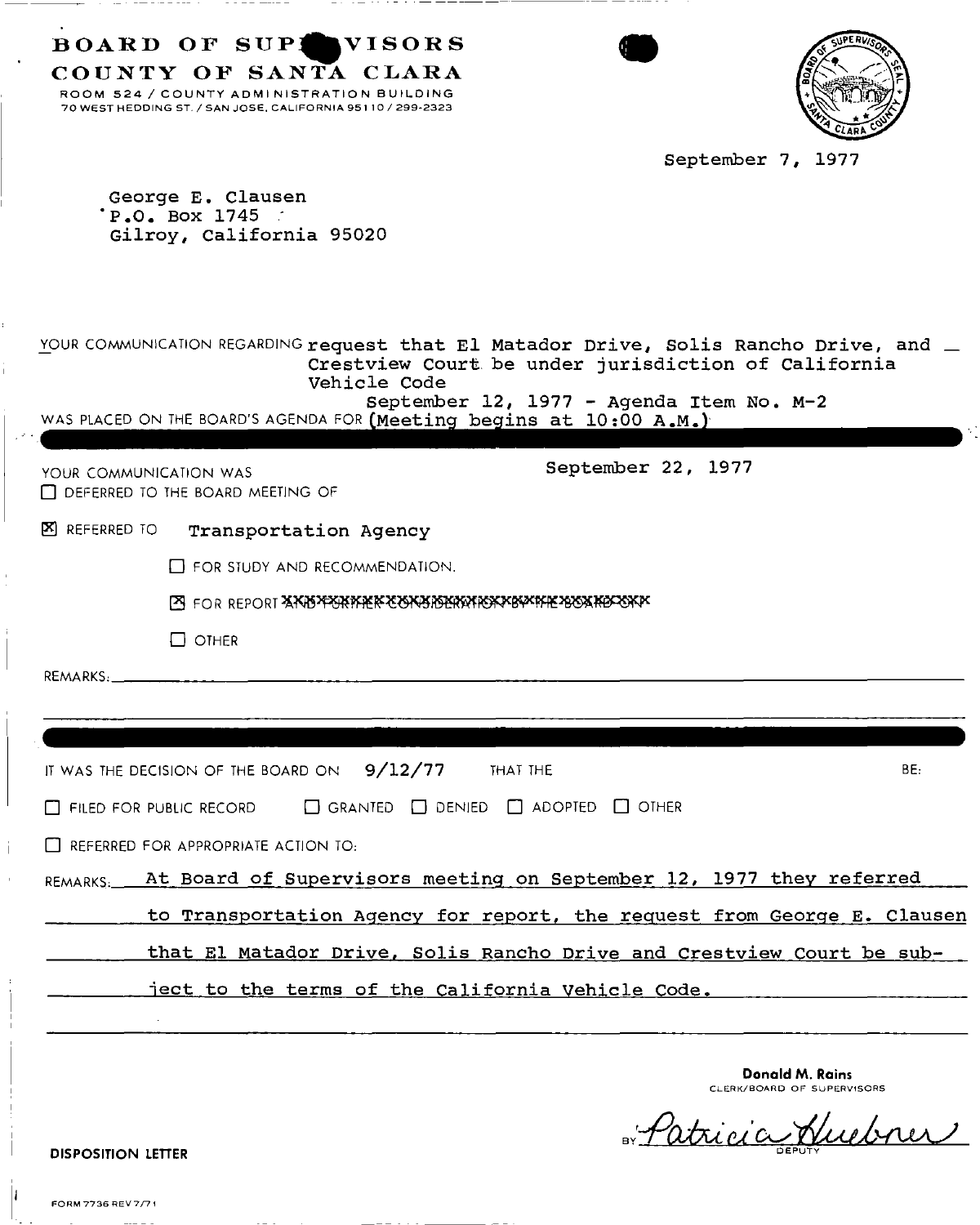

**GEORGE E. CLAUSEN** P. O. BOX 1745 GILROY, CALIFORNIA 95020 •

August 24, 1977

Mr. Sig Sanchez Board of Supervisors County of Santa Clara 70 West Hedding San Jose, California

Dear Sig:

It was nice visiting with you this morning over breakfast.

Enclosed is an original and one copy representing the vast majority of the homeowners along El Matador Drive and two other roads that extend off of EI Matador Drive--Solis Rancho Drive and Crestview Court.

These homeowners request that these roads be subject to the terms of the California Vehicle Code.

We feel there are numerous violations in terms of speeding and improper use of motorcycles. We would like to be able to call the California Highway Patrol when it is appropriate to cite violators.

We would appreciate it very much if you could have these private roads be subject to the terms of the California Vehicle Code.

Thanks so much for your help.

Sincere Herze

 $\beta$ **SEP 12 1977**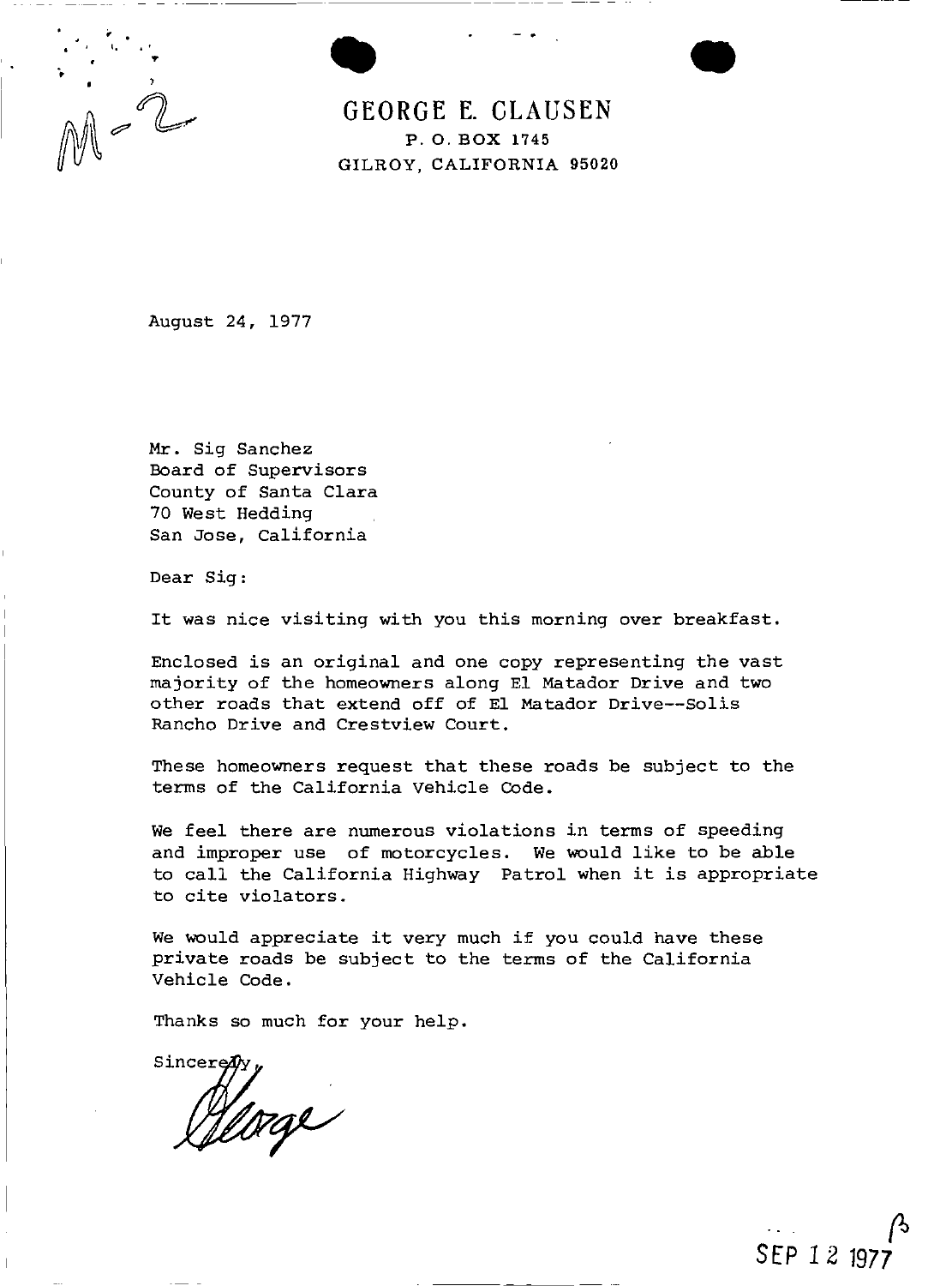THE UNDERSIGNED, WHOSE PROPERTY AFFRONTS THE PRIVATE ROAD KNOWN AS EL MATADOR DRIVE, REQUEST THAT THE ABOVE NAMED ROAD BE SUBJECT TO THE TERMS OF THE CALIFORNIA VEHICLE CODE.

DATE: Spiley 27, 1997

ADDRESS **NAME PHONE** me Haelele 8320 El Matadordi  $842 - 6719$ ergman 8305 El matador Dr. 842-7808 Lorber 8155 El Matador Dr. 842 0733 Jahr 8155 Cl Matadea/1 Dr 842-0733 Miî Jones 8065 El Matada dr. 847-2434 Stram 8045 El Matador  $842 - 0666$ 8015 El matadon Javont  $R42 - 7750$ 8015 El matador Jaront 842-7750 8320 EL MATADOR PR  $842 - 6719$ 'hie',  $842.6860$ P825 El Malador nã Matador  $847 - 1776$  $8455$  $\mathbf{L}$ 8455  $8375$ EL MATORON  $847$  2395 mas Mon 8375 El Matador Dr 18285 84 7687 Matado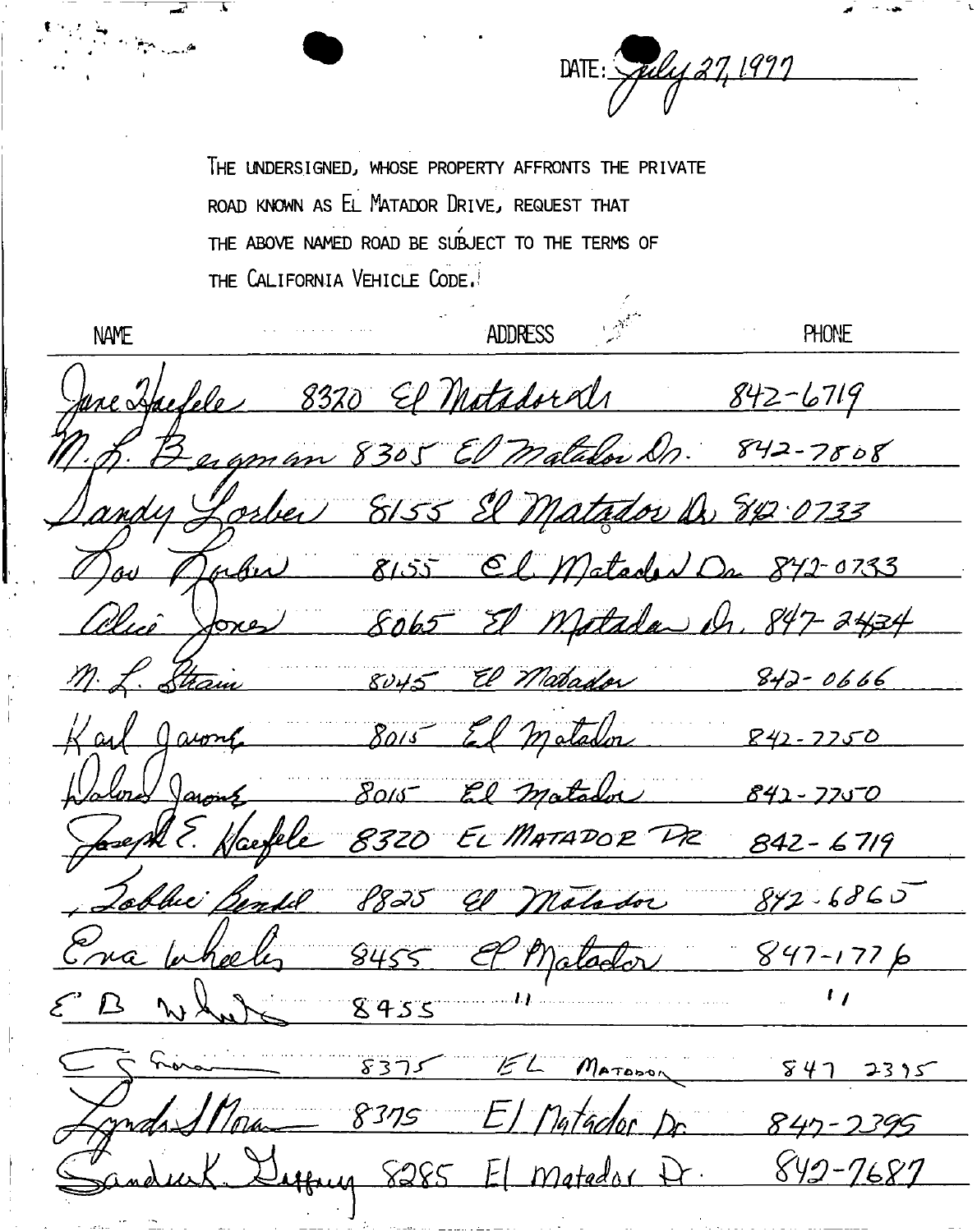Sland assofting 8285 ELMatader 8427687 Stanton & Moss 8260 Cl Matador  $842 - 0724$ Dorothy Mass Sheild Marble, 8150 El Matador 842-8923 Roley Volcatt 8505 ELMATADOR 8428712 Cheryl Boomgaarden 9015 & Matador DN 842-7712 Voyna Haselhøfer 9010 El Matador Dr. 842-6895 Gereny Haelkofn 9010 El Matador Dr. 842-6893 "Phill Lausen 8775 El Matalor Dr. 847-1823 September 8500 EL MATADOR  $842 - 9535$  $D<sup>n</sup>$ Carl KW llan 8300 El Matador Dr.  $847 - 501D$ Olerla Michalson 8060 K +  $842771$  $\frac{\ell}{\ell}$ m. Q Acholem 8060 el milador . The second constraints of the second constraint  $\mathcal{L}_\text{c}$  , and the second constraint  $\mathcal{L}_\text{c}$ it<br>tier is de la component de la component de la component de la component<br>tier de la component de la component de la component de la component de la component de la component de la co  $\mathcal{L}_{\mathcal{A}}$  and  $\mathcal{L}_{\mathcal{A}}$  are  $\mathcal{L}_{\mathcal{A}}$  . The set of  $\mathcal{L}_{\mathcal{A}}$  $\frac{1}{\sqrt{2}}$  . The contract of the contract of the contract of the contract of the contract of the contract of the contract of the contract of the contract of the contract of the contract of the contract of the contract o  $\mathcal{A}(\mathcal{A})$  and  $\mathcal{A}(\mathcal{A})$  are the set of the set of the set of the set of the set of the set of the set of the set of the set of the set of the set of the set of the set of the set of the set of the set of the set  $\mathcal{L}(\mathcal{L}(\mathcal{L}(\mathcal{L}(\mathcal{L}(\mathcal{L}(\mathcal{L}(\mathcal{L}(\mathcal{L}(\mathcal{L}(\mathcal{L}(\mathcal{L}(\mathcal{L}(\mathcal{L}(\mathcal{L}(\mathcal{L}(\mathcal{L}(\mathcal{L}(\mathcal{L}(\mathcal{L}(\mathcal{L}(\mathcal{L}(\mathcal{L}(\mathcal{L}(\mathcal{L}(\mathcal{L}(\mathcal{L}(\mathcal{L}(\mathcal{L}(\mathcal{L}(\mathcal{L}(\mathcal{L}(\mathcal{L}(\mathcal{L}(\mathcal{L}(\mathcal{L}(\mathcal{$ . For the set of the set of the set of the set of the set of the set of the set of the set of the set of the set of the set of the set of the set of the set of the set of the set of the set of the set of the set of the se  $\mathcal{L}^{\mathcal{L}}$  and the second contribution of the second contribution  $\mathcal{L}^{\mathcal{L}}$  $\mathcal{L}(\mathcal{L}^{\text{max}}_{\mathcal{L}}(\mathcal{L}^{\text{max}}_{\mathcal{L}}))$ 

 $\sim$   $-$ 

 $\frac{1}{2} \left( \frac{1}{2} \right)$  ,  $\frac{1}{2} \left( \frac{1}{2} \right)$  ,  $\frac{1}{2} \left( \frac{1}{2} \right)$  ,  $\frac{1}{2} \left( \frac{1}{2} \right)$  ,  $\frac{1}{2} \left( \frac{1}{2} \right)$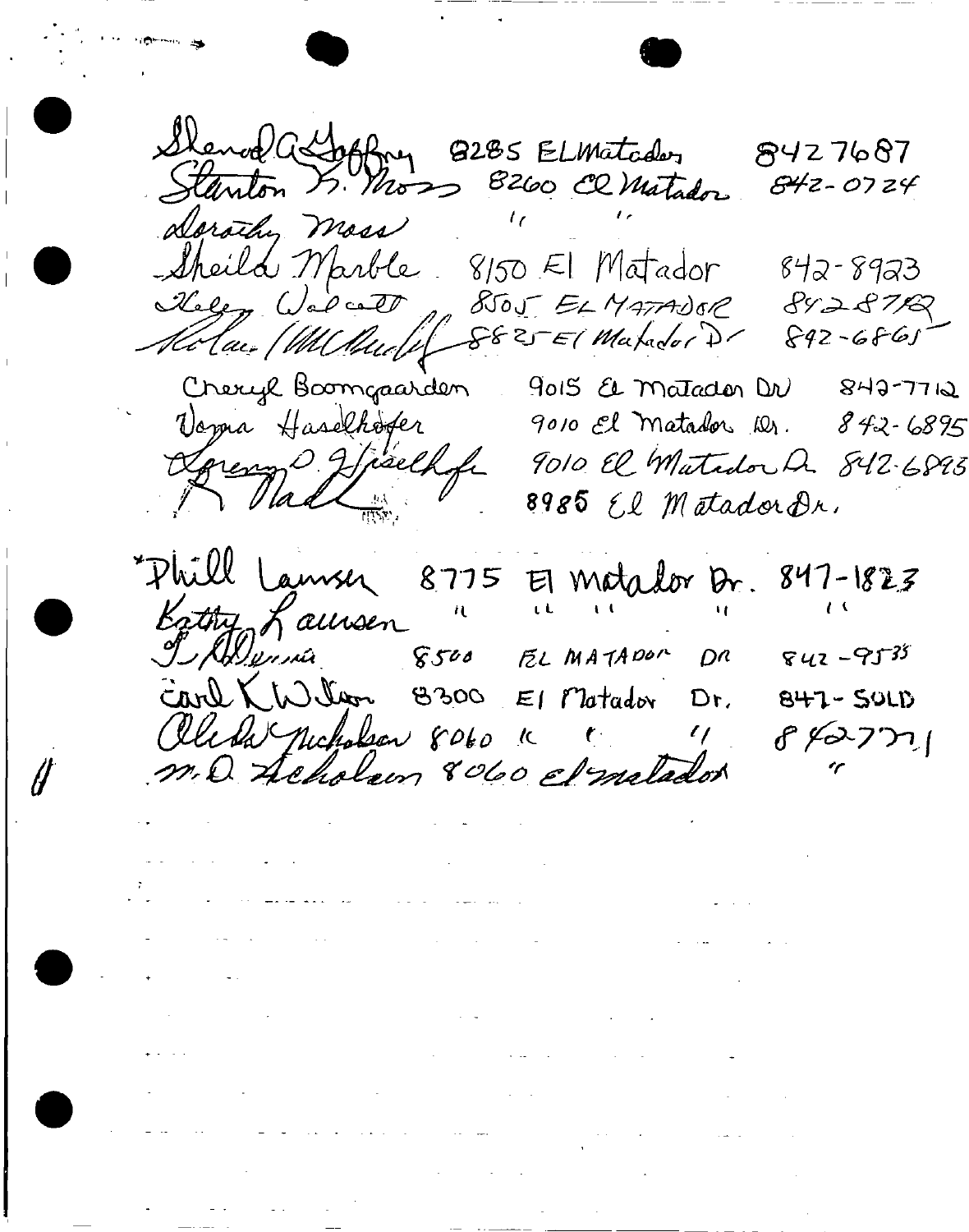THE UNDERSIGNED, WHOSE PROPERTY AFFRONTS THE PRIVATE ROAD KNOWN AS: SOLIS RANCHO DRIVE (AKA: WEED PATCH LANE), REQUEST THAT THE ABOVE NAMED ROAD BE SUBJECT TO THE TERMS OF THE CALIFORNIA VEHICLE CODE.

ADDRESS **NAME PHONE** 8075 DATE:  $\sqrt{\mu\mu}$  27, 1977 l